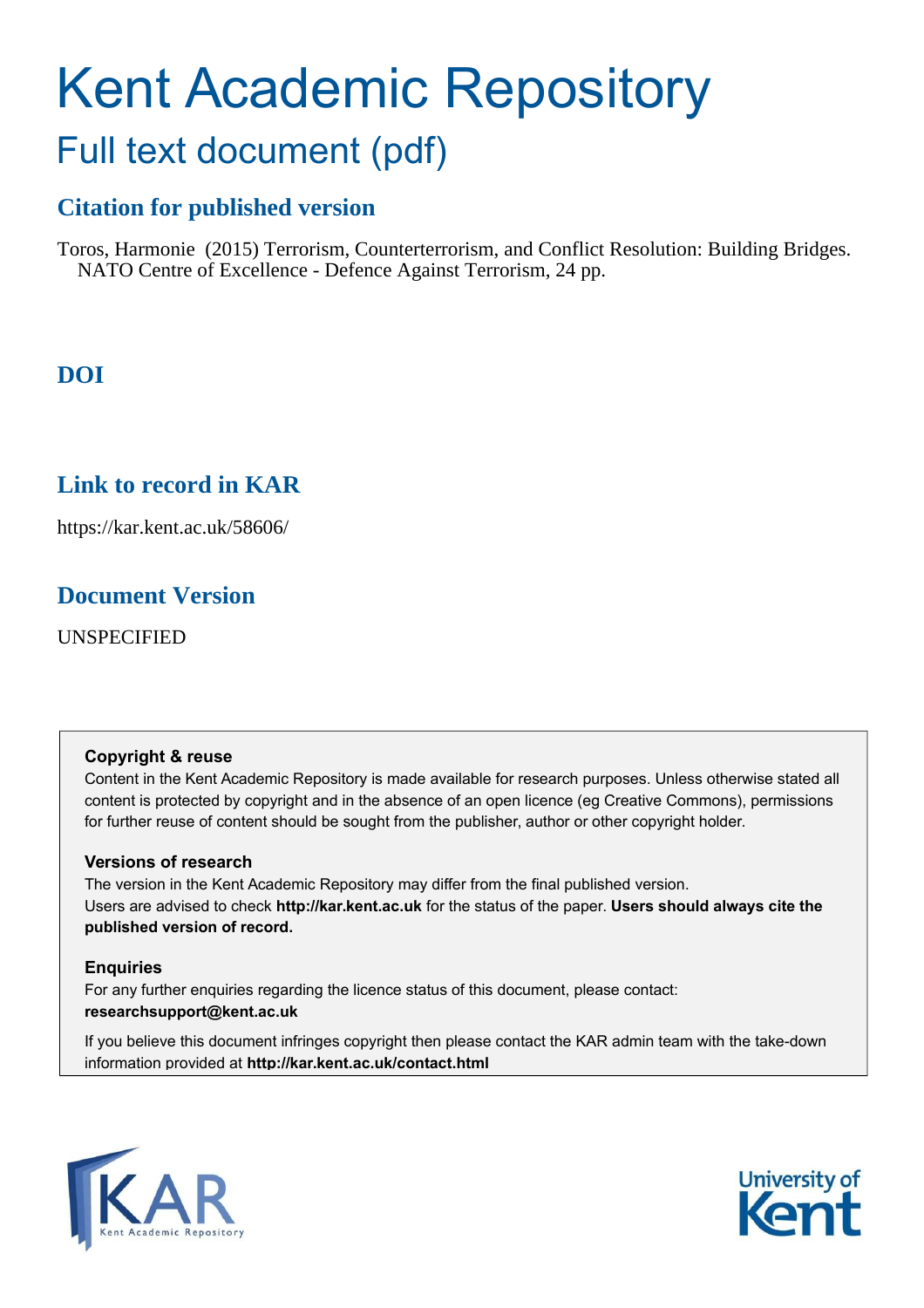

# Terrorism, Counterterrorism, and Conflict Resolution: **Building Bridges**

**Harmonie Toros Conflict Analysis Research Centre University of Kent** 



**CENTRE OF EXCELLENCE DEFENCE AGAINST TERRORISM**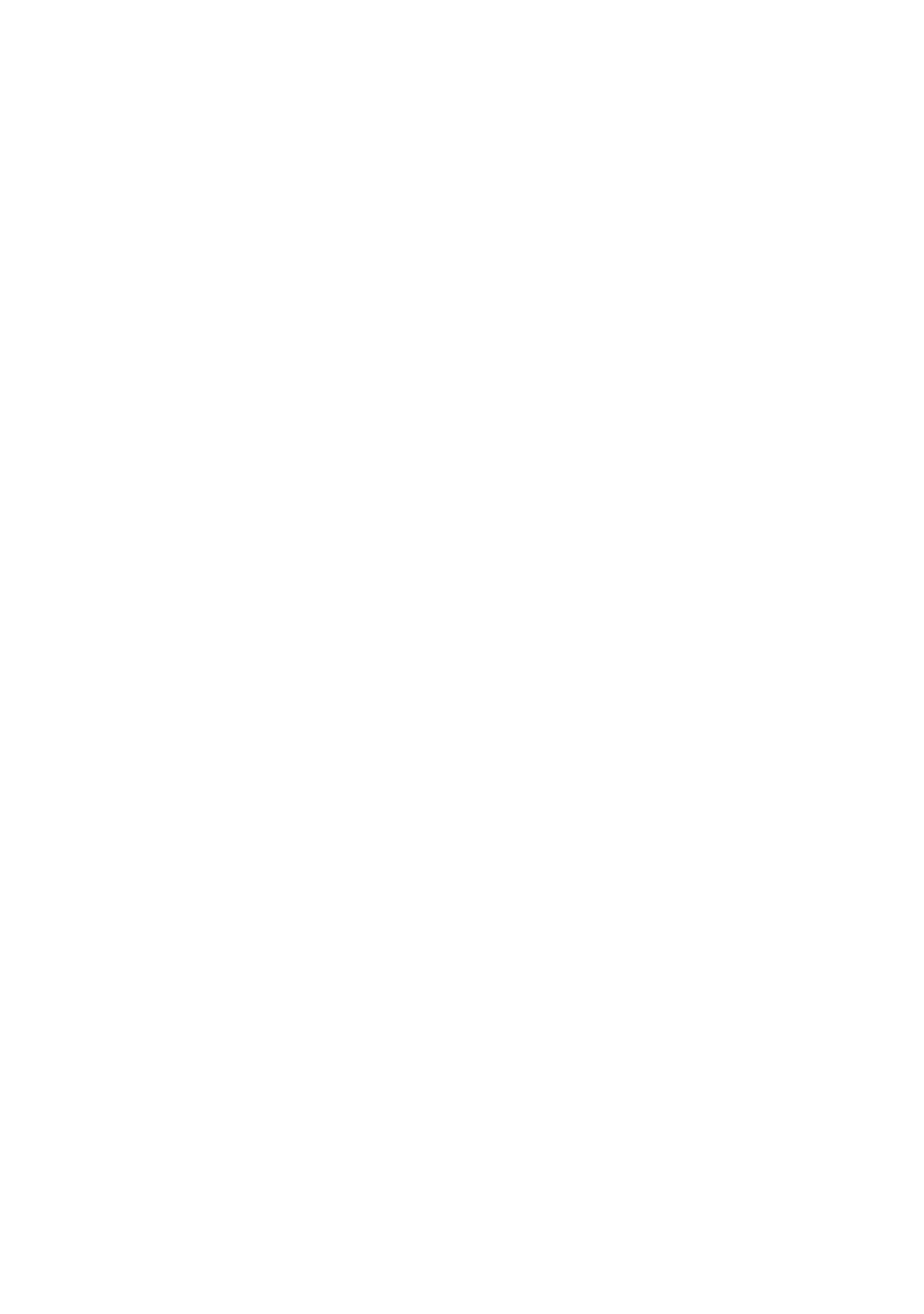## Terrorism, Counterterrorism, and Conflict Resolution: Building Bridges

1

Harmonie Toros Conflict Analysis Research Centre University of Kent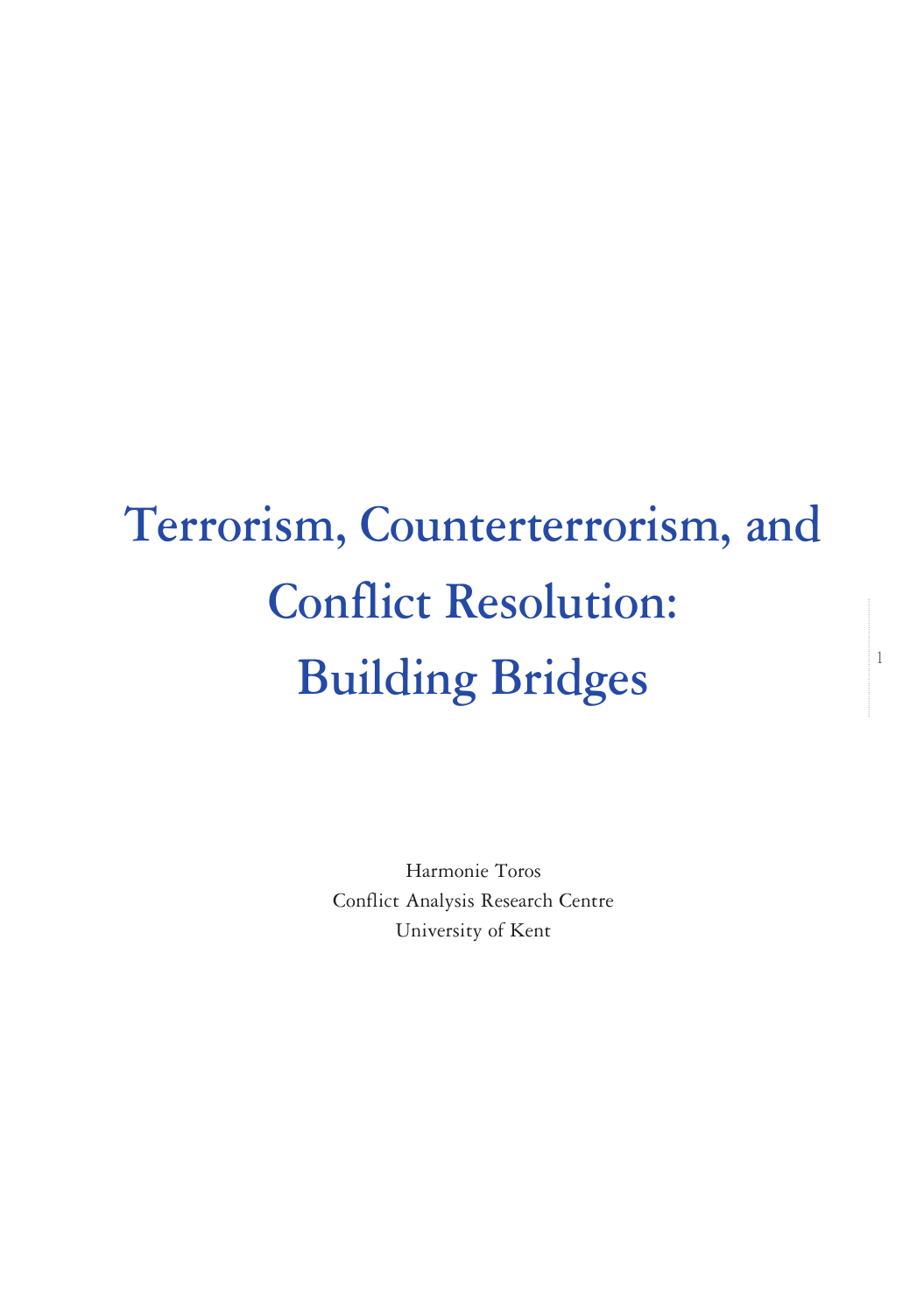## TABLE OF CONTENTS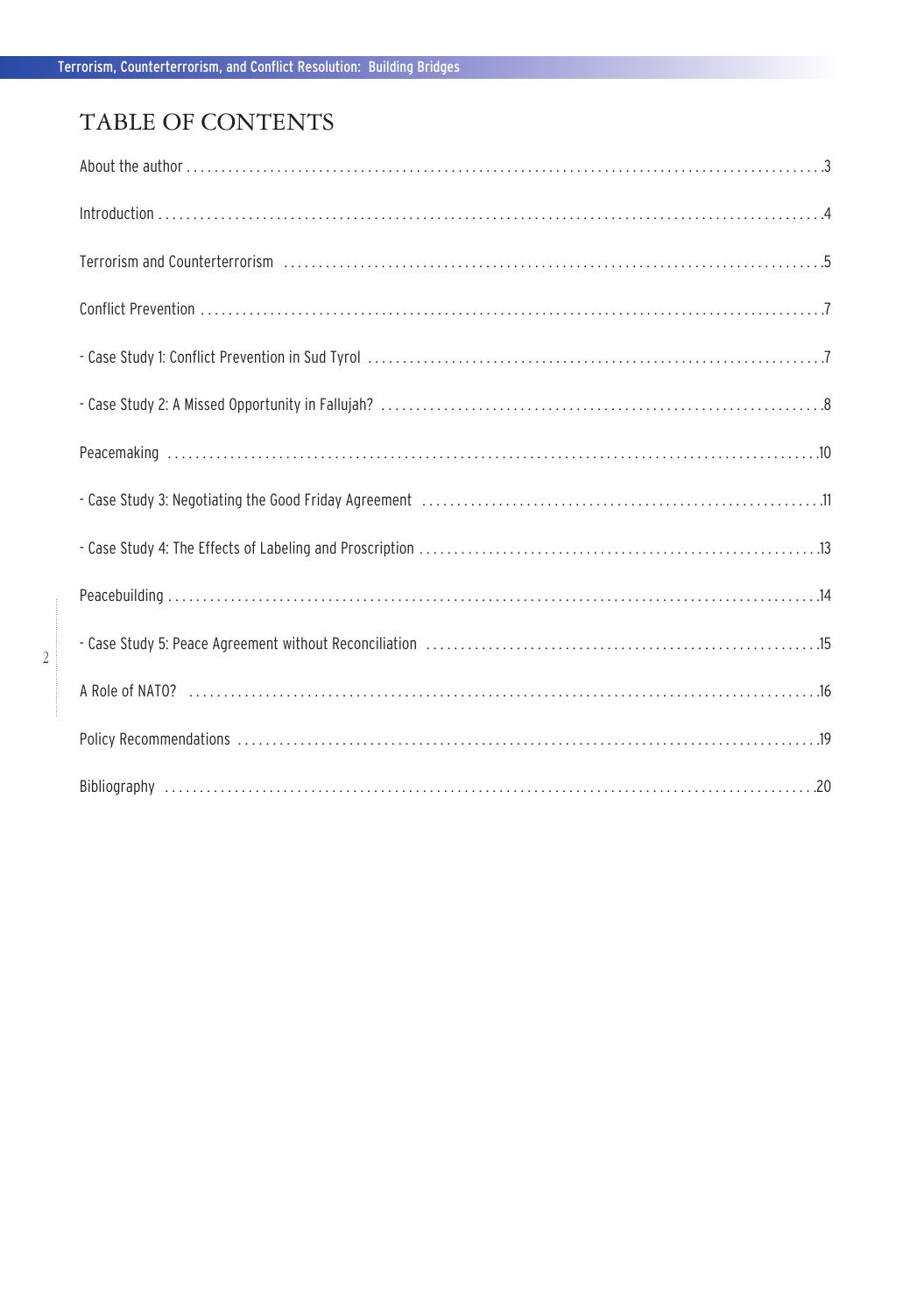## ABOUT THE AUTHOR



Harmonie Toros is lecturer in International Conflict Analysis at the University of Kent and member of the Conflict Analysis Research Group. Her research lies at the crossroad between conflict resolution and terrorism studies. She has published works developing a critical theory-based approach to terrorism and examining the transformation of conflicts marked by terrorist violence. Following a BA in Contemporary History (Sussex) and a Maîtrise in History (Paris IV- Sorbonne), she worked as reporter and editor for major international news agencies (The Associated Press and Agence France-Presse) for eight years in Turkey, Italy, France, and the United States, before returning to academia in 2003. She completed her PhD at the Department of International Politics of Aberystwyth University in 2010. She has lectured at the University of Canterbury, New Zealand, and the University of Queensland, Australia. She is the author of Terrorism, Talking and Transformation: A Critical Approach (Routledge, 2012), editor of Researching Terrorism, Peace and Conflict Studies: Interaction, Synthesis and

Opposition (Routledge, 2015), and is an editor of the journal Critical Studies on Terrorism.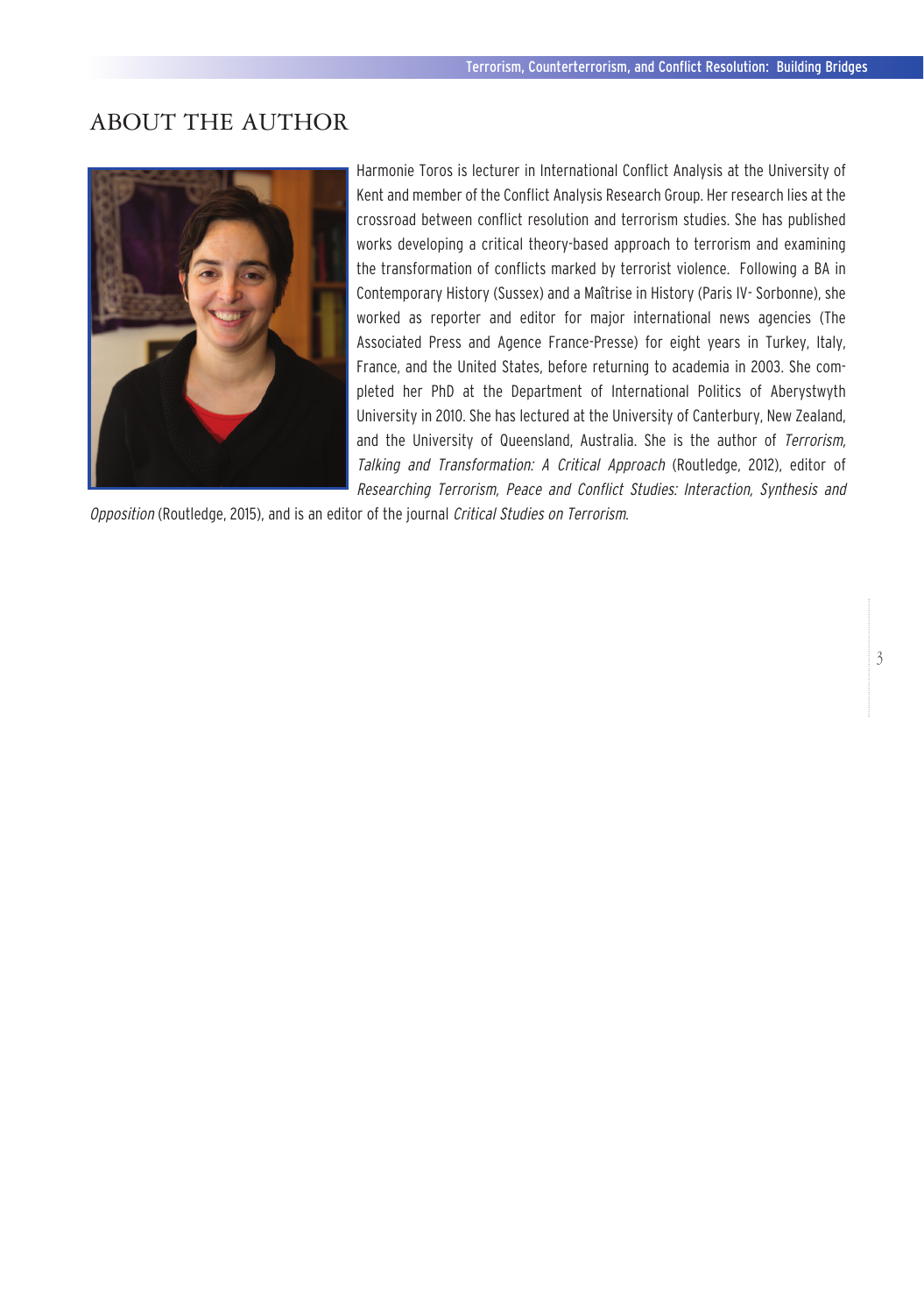### INTRODUCTION

For decades, conflicts involving terrorist violence were considered beyond the realm of conflict resolution practices such as conflict prevention, peacemaking through negotiations and dialogue, and peacebuilding and reconciliation. Terrorism was a form of violence that policymakers believed could only be countered through law and order or military responses.

Recently however there has been an increasing interest from governments and academics alike in the potential for conflict resolution practices in terrorist conflicts. Examining successful examples such as the peace process in Northern Ireland or in South Africa has become a key part of the study of contemporary terrorism. This research project aims to offer an analysis of how conflict prevention, peacemaking, and peacebuilding frameworks can be applied to conflicts marked by terrorist violence based on rare primary research undertaken by the author and an in depth analysis of the growing research on these questions.

As will become evident throughout this report, examining the potential for a conflict resolution approach to terrorism does not only mean examining the potential of policy responses that have so far largely been ignored, but also means adopting an approach to terrorist violence grounded in conflict analysis and conflict resolution perspectives. Prior to examining what this entails (in Section 3), it is important to first discuss what is meant by "conflict resolution."

This report understands conflict resolution as "formulating, applying and testing structures and practices for preventing, managing, ending and transforming violent and destructive conflict" (Ramsbotham, Woodhouse and Miall, 2011: 62). It thus includes three phases: conflict prevention, which aims to avoid violence; peacemaking, which is aimed at stopping the violence without entrenching the underlying causes of the violence; and peacebuilding which aims to "produce an environment that ensures security, justice, and well-being for all, and one in which conflict resolution can be self-sustaining" (Bercovitch and Jackson, 2009: 89).

It is important to note from the start that these phases nearly always overlap and need to be conceptualized as practices that have to be engaged with simultaneously. Conflict prevention often needs to continue after peacemaking has begun to avoid an escalation in violence, while peacebuilding needs to start even before the resolution of violence to ensure that agreements are built on solid ground.

Most importantly, all three phases of conflict resolution are based on the "core assumption […] that aggressive win-lose styles of engagement in violent conflict usually incur costs that are unacceptably high not only for the conflict parties but for world society in general." As such, winning is not aim of conflict resolution practices, peace is. Conflict resolution thus becomes "a search for ways of transforming actually and potentially violent conflict into peaceful processes of political and social change" (Ramsbotham, Woodhouse, and Miall, 2011: 62).

Based on this understanding of conflict resolution (from here on CR), this report with begin by examining how such an approach impacts on how we understand terrorism and counterterrorism(Section III). It will then examine the three phases of conflict resolution and their potential application to conflicts marked by terrorist violence (conflict prevention in Section IV; peacemaking in Section V; peacebuilding in Section VI). Finally, in Section VII, the report will specifically examine the potential role of the North Atlantic Treaty Organization (NATO) in such CR practices, before offering specific policy recommendations in Section VIII. In each section, the paper will not only examine the relationship between terrorism and the CR practices, but also the relationship between counterterrorism and the practices as counterterrorism is profoundly affected by the adoption of a CR approach.

As mentioned above, this report is based on a thorough review of the research surrounding the use and potential use of CR practices in conflicts marked by terrorist violence as well as extensive primary research carried out by the author in numerous case studies, in particular in Northern Ireland and in Mindanao in the southern Philippines (see Toros 2008, 2012; Toros and Tellidis, 2014; Tellidis and Toros, 2015).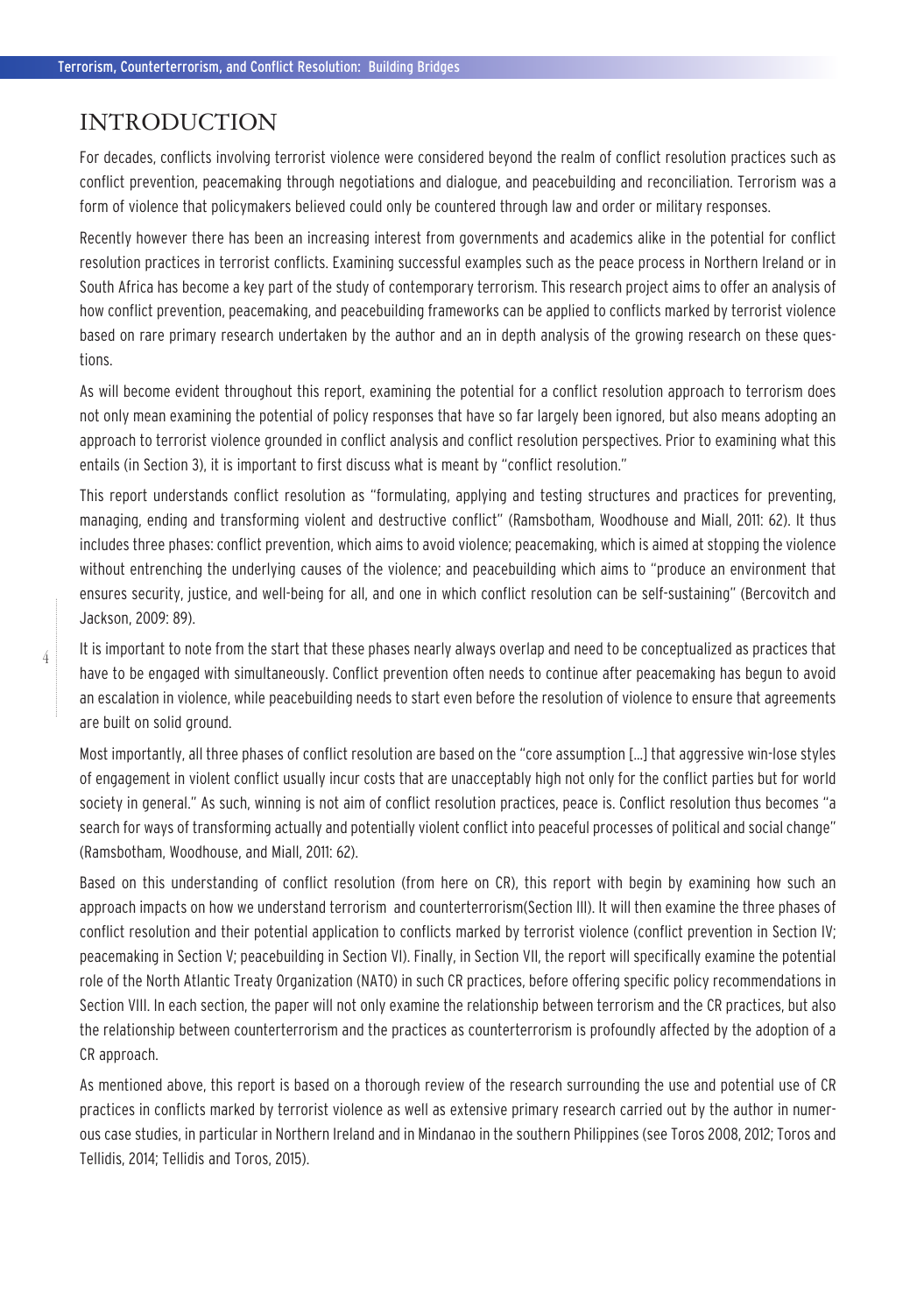## TERRORISM AND COUNTERTERRORISM: A CONFLICT RESOLUTION APPROACH

Most research and policy guidelines on terrorism begin with a discussion of the difficulty of defining terrorism and the broad range of definitions available not only in academic research but also in national and international law (see in particular the work of Schmid and Jongman, 1988, 2005; but also Jackson, 2008 on the use of engaging with the definitional debate). Debates continue to rage on whether terrorism needs to necessarily target civilians and whether it can only be carried out by non-state actors. In this research, terrorism will be understood as "the threat or use of politically motivated violence, aimed at affecting a larger audience than its immediate target, that is broadly deemed illegitimate" (Toros, 2012: 28). Counterterrorism is understood as the police, military, judicial and extrajudicial responses aimed at eliminating or reducing terrorist violence in any given context. Both of these definitions are intentionally broad and are based on the consideration that most scholars, policymakers, and practitioners would likely accept such an understanding.

More important however than offering a broad understanding or definition is a discussion of how a *conflict resolution* approach to terrorism and counterterrorism impacts on our understanding. Indeed, a CR approach, although not entirely capable of overcoming this definitional quagmire, offers an innovative path toward understanding terrorism – and counterterrorism – and arguably succeeds in sidelining this potentially stagnant debate. It succeeds in doing this by engaging with terrorism as a form of violence that *is part of a* broader conflict. Terrorism thus becomes a strategy<sup>1</sup> used in conflicts by actors who believe it is the best strategy to adopt at a given time. Thus, from a CR perspective, terrorism cannot be understood outside of the conflict of which is it part and can only be analyzed by scholars and engaged with by policymakers within this broader context.

As we will see in the report, this approach has direct repercussions on how we understand the potential for conflict resolution responses. Indeed, if terrorism is understood as a strategy used by a group in a conflict, it opens up the possibility that such actors may be willing and/or capable to engage in other strategies to achieve their goals. It also accepts that actors in conflicts are rarely if ever unitary or single-faceted. As such political actors engaged in terrorism or counterterrorism are understood as complex actors potentially made up of numerous different factions that have different approaches and levels of engagement with violence. Just as the state is not a single unitary actor, neither are non-state groups using terrorist violence.

Based on this approach, the understanding of counterterrorism also changes. Indeed, counterterrorism is not longer simply a response to terrorism that understands the conflict as such



#### Figure 1

<sup>1</sup> Terrorism is often qualified as a tactic rather than a strategy. Ken Booth and Tim Dunne (2012: 20) clearly make this distinction: "Terrorism is not a tactic, if this term is used in its proper military sense, namely what is planned in face-to-face engagements with a target. Suicide bombings and hijacking are different types of tactics that terrorists employ in contact with their targets, but terrorism itself is a strategic doctrine guiding such acts. A strategic doctrine is a coherent body of ideas about the use of violent means to further political ends. Terrorism, like other strategic doctrines, can employ different tactics and combinations of weapons."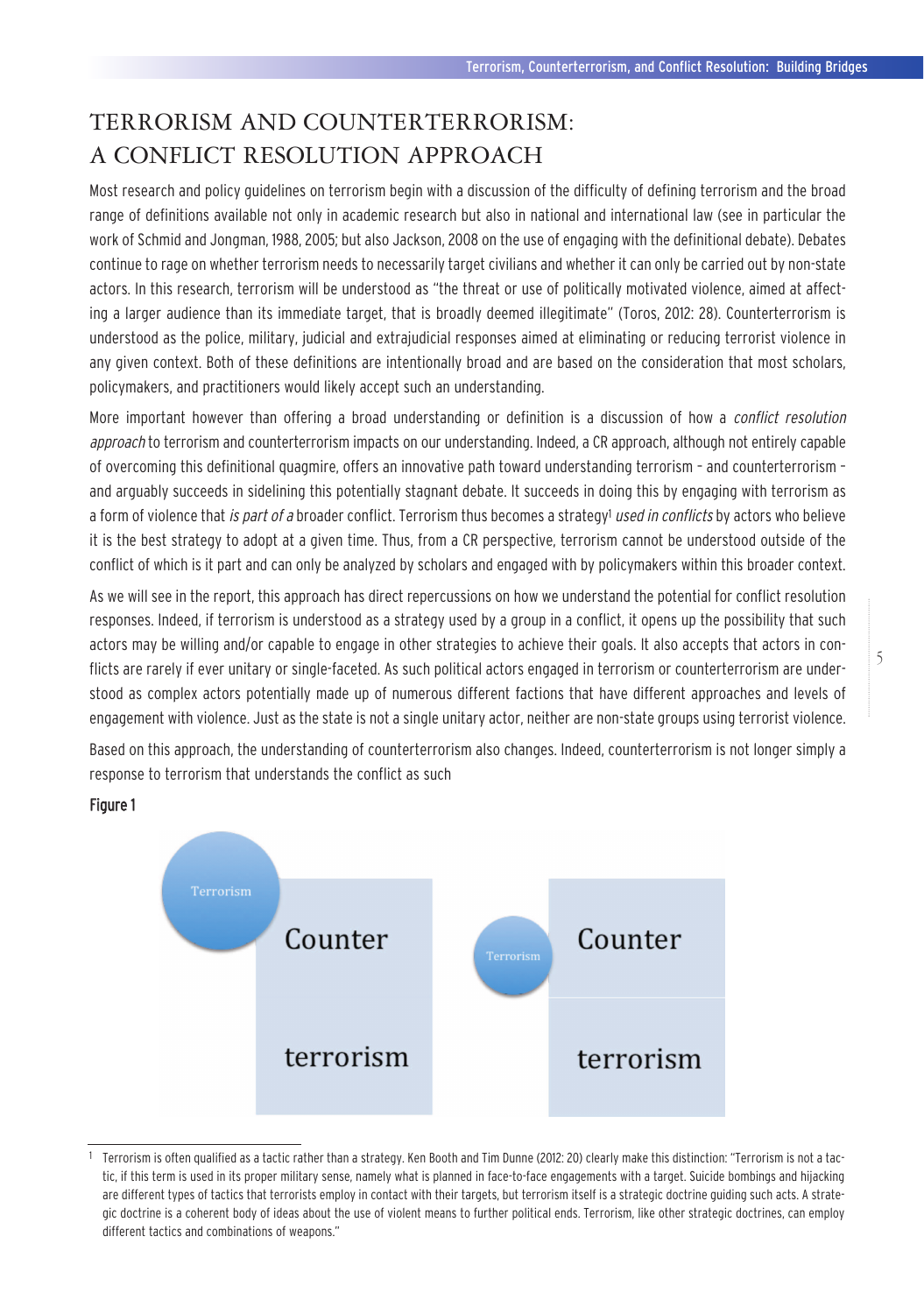in which counterterrorism responds to terrorism but does not affect terrorist violence except by possibly reducing or eliminating it, but rather is understood as being in a constant dialogue with terrorist violence as such



Figure 2

In the figure above, terrorism and counterterrorism are constantly transforming each other (denoted by the change of color) along with being constantly affected by the social, economic and political context that surrounds and informs the violence.

The aim of this report thus becomes to examine the effect of conflict resolution policies on conflicts marked by terrorist violence rather than simply on terrorism and counterterrorism. As will become clear in the following pages, this change of perspective has a powerful impact on the potential for conflict resolution practices – from conflict prevention to peacemaking to peacebuilding – in such conflicts.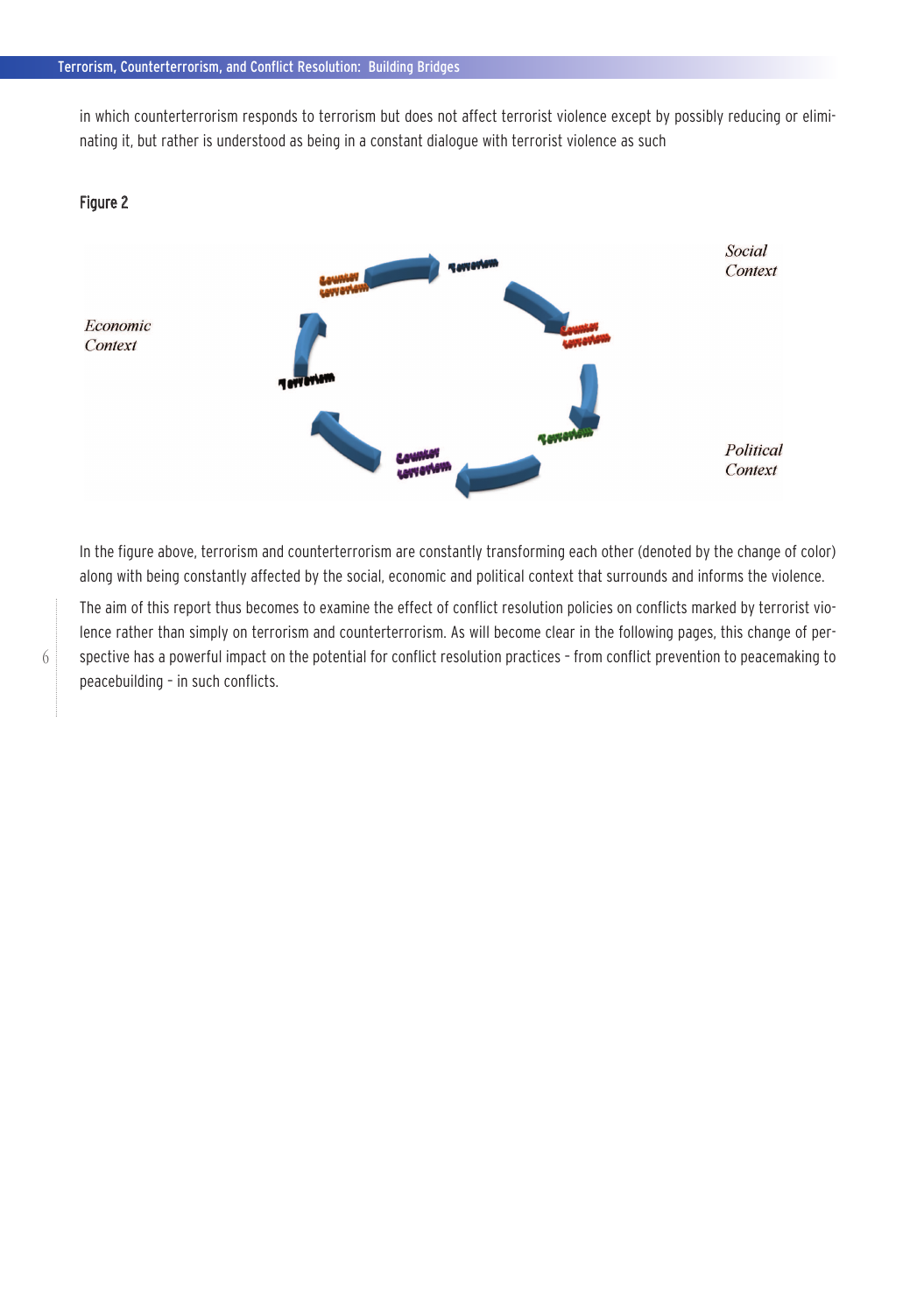## CONFLICT PREVENTION

Conflict prevention is essentially a misnomer: Its aim is not to prevent conflict, but to prevent violent conflict (Bercovitch and Jackson, 2009: 89). Indeed, most conflict resolution and transformation scholars agree that conflict in itself is a necessary condition for change in any social structure and therefore, crucially, for any kind of progress (see in particular Lederach, 2003). Thus conflict prevention is often understood as occurring when "violence is still not the dominant expression of the problem" (Wallensteen, 2012: 281). Its aim is to "reduce the potential for violence, make it an unreasonable option, and create conditions that encourage peaceful resolution of political differences (e.g., deal with underlying injustices and inequalities that make people resort to violence" (Bercovitch and Jackson, 2009: 89).

Scholars often divide conflict prevention in two parts: direct conflict prevention, also called preventive diplomacy, and structural conflict prevention (Wallensteen, 2012, see also Bercovitch and Jackson, 2009). The former is actor-oriented, aimed at avoiding their turn to violence, the latter is issues-oriented, aimed at addressing the underlying structures or "root causes" of the conflict. In large-scale conflicts such as interstate or intrastate wars, conflict prevention can mainly be engaged with prior to the break out of widespread violence as once it breaks out the chance for direct conflict prevention has passed, while the possibility of engaging with issues is greatly reduced by the violence.

This is not necessarily the case in conflicts marked by terrorism, as the violence is often geographically and socially delimited and large sections of the population may live relatively unscathed by violence, both terrorist and counterterrorist. In these cases, structural conflict prevention in particular can continue once violence has begun with the aim of preventing violence from spreading and reducing the appeal of the violent actors. Indeed, once the violence has started the goal of conflict prevention strategies by states and other actors becomes to address the underlying grievances of the conflict to "drain the swamp" of support of the insurgent group (SAM, 2014), thus isolating it and preventing it for renewing itself through recruitment. This report shall thus examine conflict prevention measures both prior and during the outbreak of terrorist violence.

In the academic literature, conflict prevention in such conflicts is advocated for strategic reasons – it is the best way to defeat insurgency – but also for ethical reasons – it is the duty of the state to attend to grievances of its citizens (Pape, 2005, Crenshaw, 1991, Wilkinson, 2001, Weinberg and Davis, 1989, Wardlaw, 1989). It is a strategy aimed at winning the "hearts and minds" of the violent actor's constituency (Elworthy and Rifkind, 2006, Germani and Kaarthikeyan, 2005, Parekh, 2002), and to discredit the latter for using violent means against a state that is willing to accommodate the grievances of the group.

What kind of measures this involves is very context-based. In an ideological struggle, conflict prevention can mean an increase of civil liberties or an improvement of workers' rights. In a conflict over minority rights, it can include measures by the state such as an increase in language rights or the establishment of greater regional autonomy. The case of Sud Tyrol in Northern Italy offers an interesting example of the latter worth examining in detail.

#### CASE STUDY 1: CONFLICT PREVENTION IN SUD TYROL

Sud Tyrol is a region within Italy bordering with Austria that historically was part of the Austro-Hungarian Empire until its defeat in 1918. It is populated by a vast majority of German speakers – nearly 90 percent in 1900, still some 70 percent in 2001 (Pallaver and Fasser, 2012: 73). The regime of Benito Mussolini launched an "Italianization" campaign in the area, including a purging of German-speaking public officials from the administration, the banning of education in German, and government-sponsored migration of nearly 100,000 Italians (Carla, 2014: 68). Although Italy promised to reverse the policies in post-World War II era, agreements where largely not implemented leading to growing resentment among the German-speaking population and the creation of the South Tyrolean People's Party (Südtiroler Volkspartei or SVP), a widely supported party that rejected violence and favoured autonomy to indepedence (Pallaver and Fasser, 2012; Carla, 2014), and the militant Committee for the Liberation of Sud Tyrol (Befreiungsausschuss Südtirol or BAS). BAS carried out a series of bomb attacks, culminating in the 1961, mostly aimed at state infrastructure and at avoiding casualties (Pallaver and Fasser, 2012). The United Nations took interest in the conflict and brought Austria and Italy together to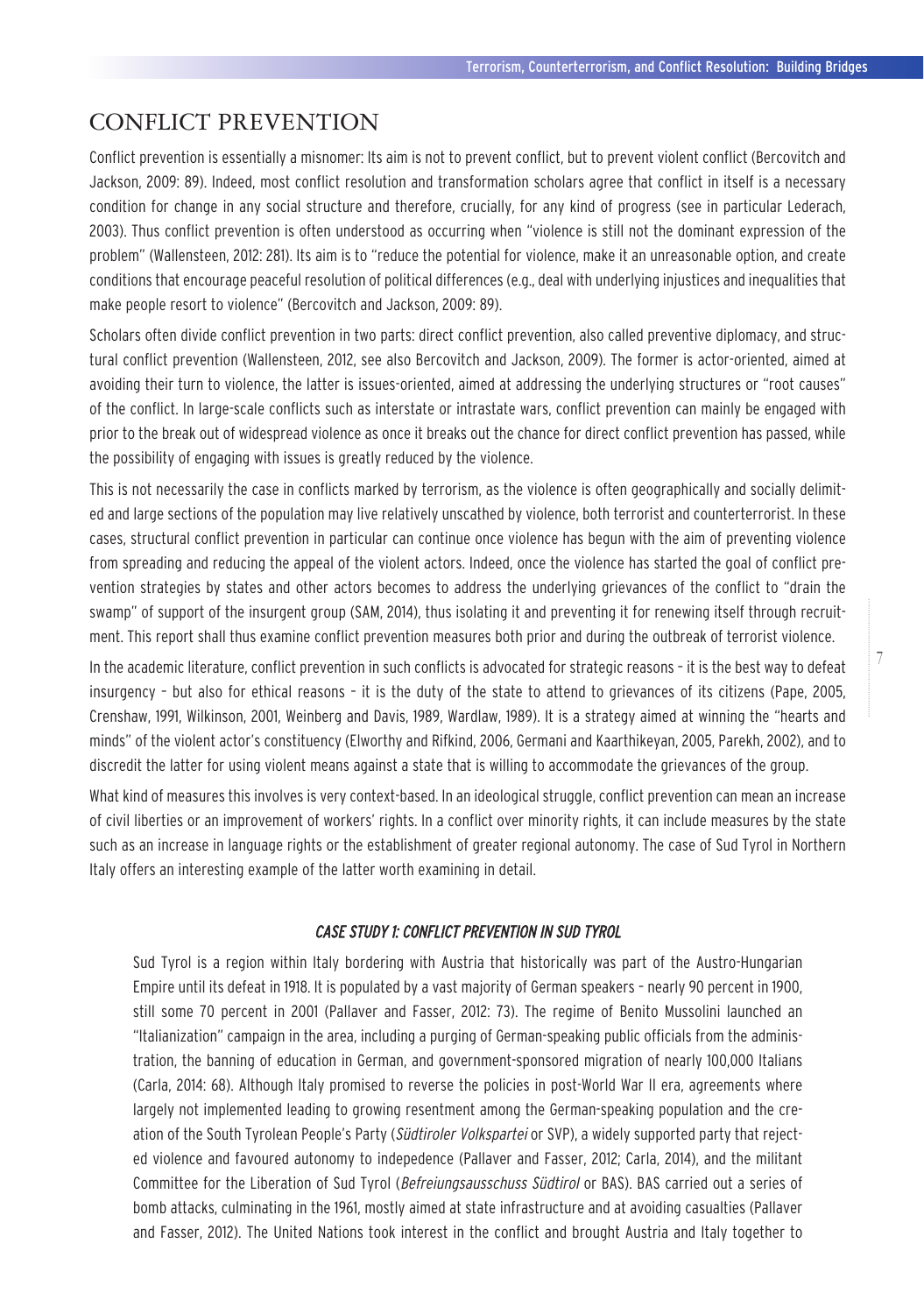negotiate a settlement. Italy also started an internal process of dialogue with the SVP that eventually led to Second Autonomy Statute in 1972, granting greater autonomy to the region. The Italian state also chose not to seek particularly harsh sentences against the arrested leaders of the BAS – by not charging them with "plotting against the unity of state" or "against the constitution" which carried life sentences – and transferred prisoners to cities close to the region. Thus, the decision of the Italian state to engage with the "root causes" of the conflict and address the grievances of the German-speaking population arguably avoided an escalation of the conflict. Indeed, although a group of BAS continued their struggle and temporarily escalated it, they lacked in support from the broader constituency and were soon marginalized (Pallaver and Fasser, 2012: 90). The Second Autonomy Statute "settled the conflict, remarkably reducing separatist tendencies and ending violent attacks. Since then Italian and German-speaking groups have cohabited more or less peacefully" (Carla, 2014: 68). This can be seen as an example of successful conflict prevention engaged at the start of a conflict to avoid a further escalation of violence. Importantly the Italian state did not break all contact with political parties within the German-speaking movement and thus was able to maintain an understanding of the broader constituency's demands and expectations.

Conflict Prevention also aims to convince the armed actors themselves that violence is not necessary. Leonard Weinberg and Ami Predahzur in their work on the fluid link between political parties and violent groups argue that insurgent groups function in competitive environments and have to decide whether they are likely to lose support by continuing violence in the face of state accommodation (Weinberg and Predahzur, 2003). Ted Gurr and Jeffrey Ross also defend this argument, stating that once it becomes apparent that "dominant groups are prepared to accommodate some demands of an aggrieved minority, terrorism becomes a less attractive strategy" (Ross and Gurr, 1989: 409). Authors point to Canada as an example of the effectiveness of conflict prevention, with Ross and Gurr (1989) arguing that the increased autonomy granted to Quebec in the 1960s and 1970s was key in transforming the French separatist movement from a violent to a non-violent one.

This is why it is particularly important to examine the impact of counterterrorism policies on conflict prevention to ensure that the former is not exacerbating the conflict and pushing non-violent actors toward violence *contra* conflict prevention. Excessive violent and repressive responses by state actors have repeatedly swelled the ranks of groups using terrorist violence, most famously with the 1972 killings by British paratroopers of 14 unarmed civilians during a protest march in Northern Ireland in the predominantly Catholic city of Derry/Londonderry (Steele in Taylor, 1998). A more recent example is the response of the Iraqi government and international actors to growing resentment in Fallujah, which is worth examining in closer detail.

#### CASE STUDY 2: A MISSED OPPORTUNITY IN FALLUJAH?

Numerous scholars and international non-governmental organizations (INGOs) point to Fallujah as a missed opportunity for conflict prevention and a case in which a particularly repressive counterterrorism approach arguably escalated terrorist violence rather than reduce it. The International Crisis Group (ICG: 2014) argues that in places like Fallujah and Mosul, Da'esh has gained ground because "the Iraqi state maintained a presence there that was simultaneously corrupt, repressive and flimsy." More importantly with regards to conflict prevention, it appears that many of those who turned to Da'esh in 2014 had two years previously sought to express their anger overall non-violently, seeking a dialogue with governmental and international actors (Fontan, 2015). Aside from calling on the Iraqi government to end anti-Sunni policies and on then Prime Minister Nouri al-Maliki to resign, Victoria Fontan notes how they issued press releases and "sent numerous invitations to the UN office in Baghdad as well as other NGOs to come to visit Fallujah, and never received any acknowledgement of these invitations (Fontan, 2015: 174). As the international community ignored the "Occupy Fallujah" movement, the government chose to brand all protesters as "terrorists," rejecting any possibility of accommodation with the nonstate groups (see also Rogers, 2014). As the Institute for the Study of War argued, it was "convenient for Maliki to portray the protest sites as 'hearts of darkness'" (Lewis, 2014), launching a particularly repressive counterterrorism campaign that included mass arrests and the detention of the wives and mothers of protesters until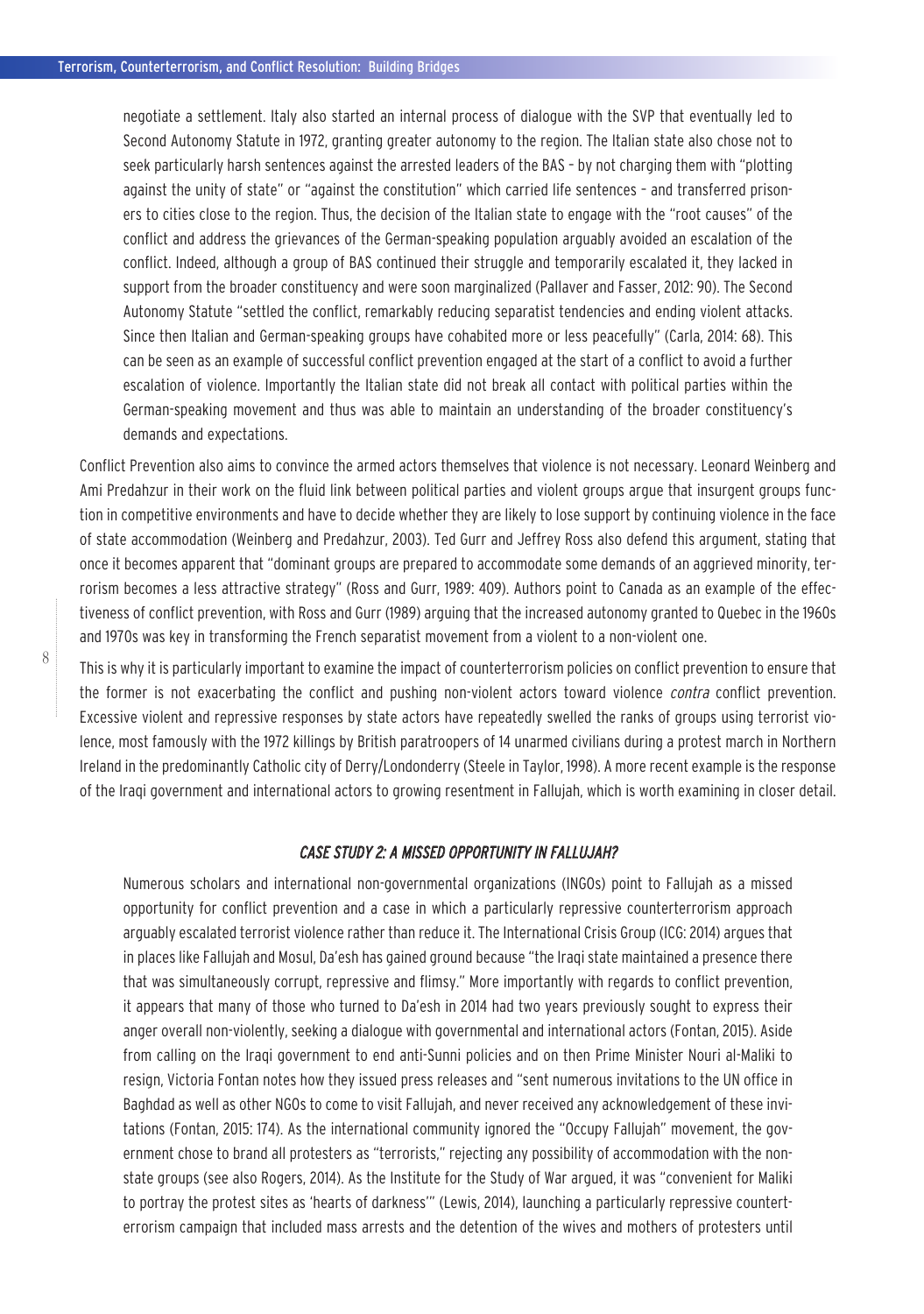the latter turned themselves in (Fontan, 2015). One could thus argue that a combination of repressive counterterrorism and the refusal to engage in any form of conflict prevention contributed to rise in violence in Fallujah and to the decision of local tribesman to join Da'esh in its battle against the Iraqi government and its allies (see also Rogers, 2014, Cordesman and Khazai, 2014).

One must not however overestimate the potential for conflict prevention in conflicts marked by terrorist violence, which may be particularly resistant to conflict prevention. Martha Crenshaw (2005) points out insurgent groups are small and not necessarily as dependent or linked to a constituency as parties in a larger-scale civil war. Furthermore, insurgent groups once underground isolate themselves and often lose touch with their constituencies (Crenshaw, 2005, Wilkinson, 2001). In some cases maintaining the group intact can become the ultimate goal of the group, replacing the original grievances (Crenshaw, 2005, Weinberg and Davis, 1989, Wilkinson, 2001). Others warn that accommodation may lead to an increase in violence as the groups fear that their "raison d'etre" is being undermined by the government policies (Ross and Gurr, 1989), although there is little widespread evidence of this.

Thus, although the relationship is complex and there should be no expectations of automatic results if engaging in conflict prevention measures in conflicts marked by terrorist violence, the analysis offered above presents theoretical arguments and empirical evidence that conflict prevention can have an impact on the rationale for groups engaging in violence, on their relationship with their constituency, and on halting a potential escalation of violence. It also highlights the important link between conflict prevention and counterterrorism and how the latter has to be thought of part of a broader response that understands terrorism as part of a broader conflict.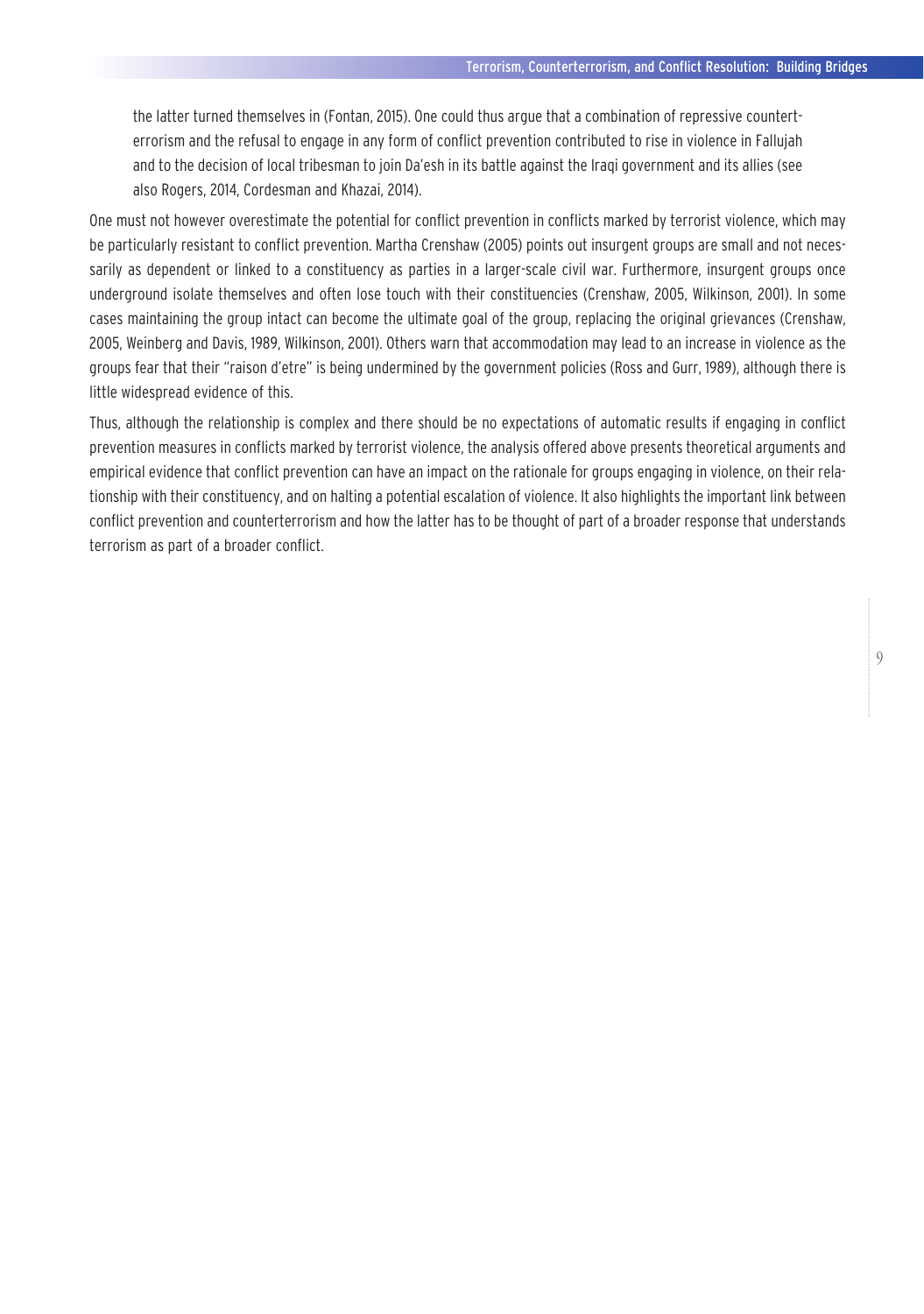#### PEACEMAKING

What if conflict prevention, coupled or not with counterterrorism policies, does not work? Numerous states have found themselves in precisely this situation over the past decades, offering some changes to accommodate the demands of the broader constituency of an armed group while cracking down on the terrorist violence and its perpetrators with little effect on the ending the violence or resolving the underlying conflict. In such cases, many states have often reluctantly turned to peacemaking: engaging in negotiations and dialogue either directly with armed groups or via intermediaries.

This goes directly against the injunction commonly put forward by states, as well as some academics, that "we don't negotiate with terrorists." Indeed, most states have at some point publicly stated such a policy of non-engagement. There are numerous arguments used to support this position, which can be summed up as the following:

Democracies must never give in to violence, and terrorists must never be rewarded for using it. Negotiations give legitimacy to terrorists and their methods and undermine actors who have pursued political change through peaceful means. Talks can destabilize the negotiating government's political systems, undercut international effects to outlaw terrorism, and set a dangerous precedent. (Neumann, 2007: 128)

Therefore, there are three main objections. First, such talking would inspire more terrorism (Crelinsten and Schmid, 1993: 311; Clutterbuck, 1993: 263; Alexander, 2002: 8; Pape, 2005: 240; Byman, 2006: 403; Cronin, 2009: 35). Second, it would delegitimize the state and legitimize the armed group and terrorist violence as a means of achieving political gains (Wilkinson, 2001: 80; Byman, 2006: 406; Pruitt, 2006: 381; see also Spector (1999: 310) for an analysis of this argument). Finally, terrorists cannot be trusted as they are criminals and intrinsically untrustworthy and/or because they do not represent a constituency and cannot be held accountable (Weinberg and Davis, 1989: 178; Bapat, 2006; Byman, 2006; see also Spector (2003: 616) for an analysis of this argument).

Each of these objections, although having some validity, is based on an oversimplified understanding of the relationship between negotiations and violence, and most importantly, fail to understand terrorist violence within its broader context as part of a conflict. Regarding the first objection, as analyzed by Carolin Goerzig (2010), there is little empirical evidence to back up the claim that negotiations lead to more terrorist violence. Such an objection is also based on the assumption that armed groups understand talking as a concession made for their violence, rather than as one made for an end to their violence. A "major ingredient in a positive strategy is to make it quite plain that dropping violence will be rewarded" (Goerzig, 2010: 5). One means to put this strategy into practice was put forward by Sir Quentin Thomas (Interview, 2007), a top British civil servant in Northern Ireland at the time of the peace process, that if negotiations start before a ceasefire is declared "there can only be one item on the agenda which is how we are going to bring it about." In such a manner, it is the end of violence that is being rewarded rather than violence itself.

Violence can have a profound impact on negotiations. Armed groups have in the past miscalculated their capacity to impact on negotiations by pursuing strategies of violence to increase their leverage – a particularly striking example being the IRA bomb in Warrington in 1993 which killed two boys aged 3 and 12 that made the British government raise its price for negotiations from a two to three-week suspension of violence to a three-month suspension, effectively delaying the start of the peace process by a year (Toros, 2012). Counterterrorism measures can also have a profound impact on the possibility of negotiations or the ongoing talks. In the Philippines, while government negotiators were presenting a peace plan negotiated with the Moro Islamic Liberation Front (MILF) to the cabinet and parliamentary leaders, the military were preparing a surprise offensive against the MILF stronghold (Santiago, Interview, 2007). The attack prompted MILF leader Salamat Hashim to declare an "allout jihad" against Philippine forces, leading in turn to six bombings within four weeks including some directly aimed at civilians that left dozens dead (ICG, 2004: 7).

It is important to note the start or end of violence are rarely marked by clear watersheds. Indeed, violence often trickles on after a ceasefire and, aside from in spectacular cases such as a large bomb attack, it is sometimes difficult to decide when it has been broken. In the case of Northern Ireland, punishment beatings and in some cases murders attributed to the IRA continued after the peace agreement was signed in 1998 and throughout further negotiations over its implementation, and the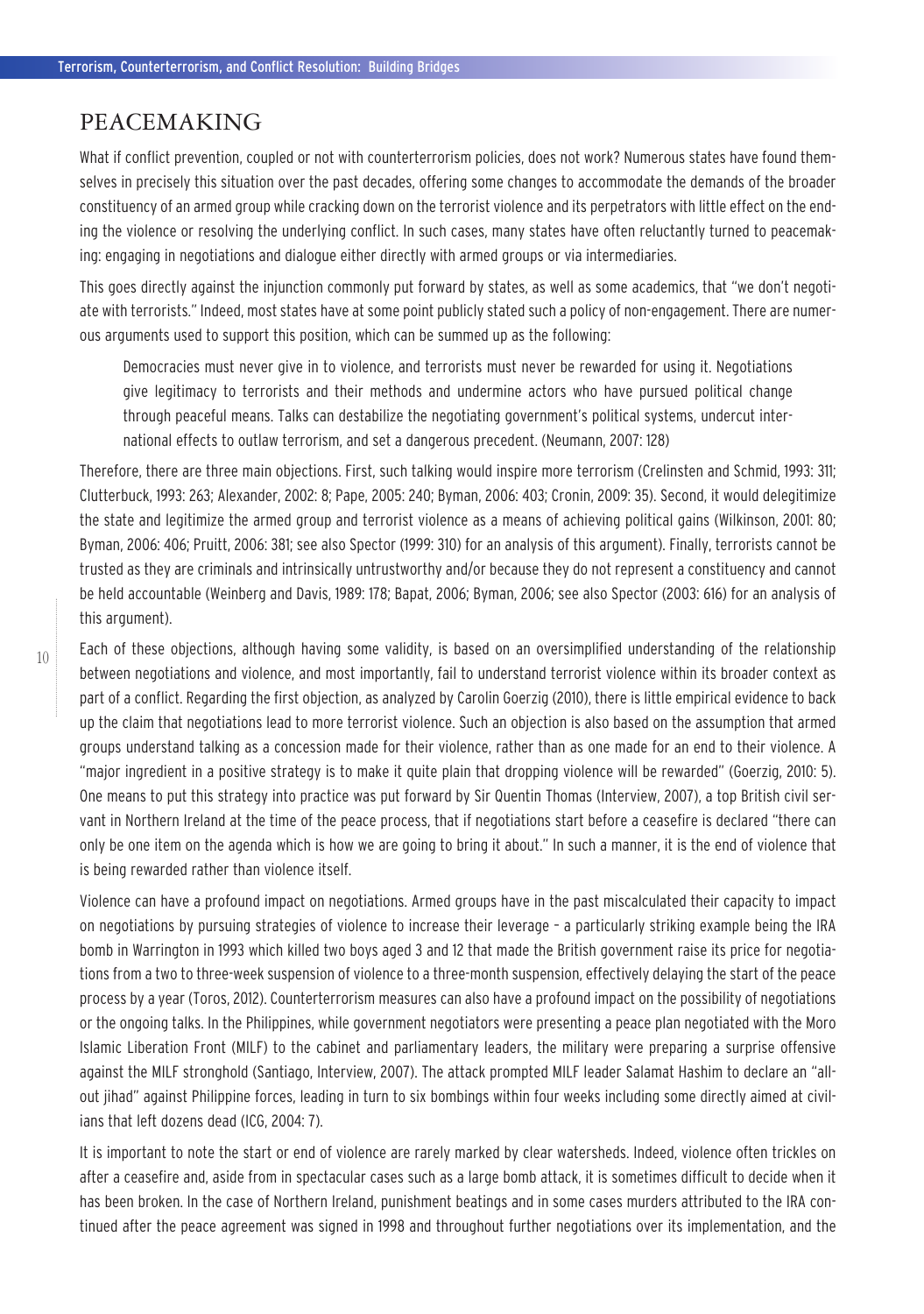British government and other political parties often decided not to interrupt the process despite the violence believing that keeping the negotiations alive was more important than demanding a full respect of the ceasefire (Attwood, Interview, 2007). Despite these important caveats, the point remains that negotiations do not necessarily lead to an increase in terrorist violence.

The second objective often raised surrounds the question of legitimacy (see also Toros, 2008, 2012). It is based on the notion that states are the only bearer of the legitimate use of force and accepting to negotiate with non-state actors also using force both undermines state legitimacy and legitimizes those using terrorist violence. The main problem with this argument is that it again fails to contextualize terrorist violence, which often occurs in a political landscape of contested legitimacy. Thus, the South African Apartheid state had little to no legitimacy within black communities while the African National Congress (ANC) had considerable legitimacy; the British state has very little legitimacy among the Catholic/Nationalist/Republican community in Northern Ireland; and the Spanish state has little legitimacy within nationalist Basque communities (Renner and Spencer, 2012; Tellidis and Toros, 2015). Thus, terrorism exists within a contested landscape of legitimacy and entering a negotiation may decrease an actor's legitimacy within some communities but it may increase it within others.

The third argument – that non-state armed groups are untrustworthy and that it is difficult to gauge their exact influence within a community – revolves around the tenuous relationship between armed groups and broader constituencies. The argument is based on the following:

Terrorists groups are not legitimate representatives of a physical territory or population. They lack formal accountability to any constituency and thereby may not abide by international law, norms or principles, and may not act as reliable negotiation partners who faithfully implement agreements. The leadership of non-state armed groups is not democratically elected. (Spector, 2003: 616)

All of these objections are strong valid objections. Importantly, however, they are also valid for numerous states that governments and intergovernmental organizations are forced to negotiate with on a regular basis. Furthermore, although not democratically elected, non-state armed groups may have informal legitimacy within communities and thus are held accountable to them (see further discussion in Toros, 2012).

All three objections are thus serious but not insurmountable: There is no a priori reason why negotiations in conflicts marked by terrorist violence should be ruled out. What are the potential advantages of such talks and, importantly, what are the specificities that terrorism brings to peacemaking? The potential of negotiations is a drastic reduction of violence, the reaching of an agreement, and eventually the resolution to the underlying conflict. It is worth looking at the Northern Ireland peace talks in detail as they are widely seen as emblematic of the potential benefits of "negotiating with terrorists."

#### CASE STUDY 3: NEGOTIATING THE GOOD FRIDAY AGREEMENT

The peace process that led to the Good Friday Agreement in 1998 has come to epitomize the potential for success in dialogue with "terrorists." Indeed, many of the key actors involved in the process, from Prime Minister Tony Blair, his chief of staff Jonathan Powell, to Sinn Fein leader Gerry Adams have written about the importance of the all-party talks to bring violence to an end (Adams, 2004; Blair, 2010; Powell, 2008, 2014). It is important when examining the process to understand that contacts were ongoing since the emergence of the provisional Irish Republican Army (IRA) in 1969, with high-level meetings taking place as early as 1972. An increase in the frequency and relevance of contacts – initially done in secrecy – began in the late 1980s early 1990s when arguably both the British government and the IRA recognized a stalemate (see Toros, 2012 for an in depth analysis of this case). Many factors were central to the success of the process. Most importantly however is arguably the inclusion of non-state armed actors from both sides of the divide in the process. There are few who would argue against the fact that including the republican movement (with its complex relationship between Sinn Fein, a legal political party, and the IRA, an illegal armed group) was essential to peace. As noted by Paul Murphy (Interview, 2007), British Minister during the negotiations: "You couldn't achieve peace in Northern Ireland with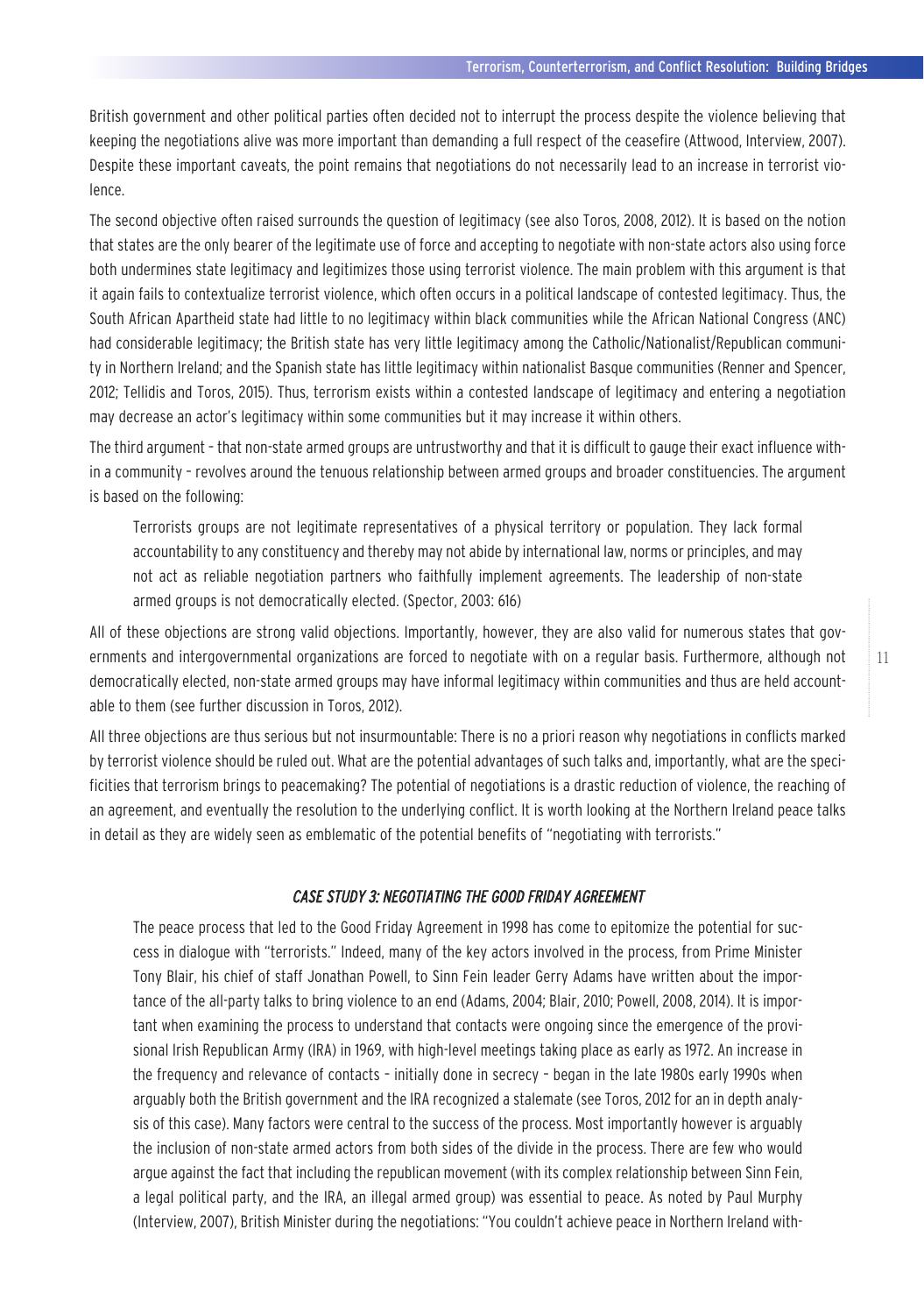out talking to Sinn Fein." Indeed, some believe that the actual agreement reached could have been written without the contribution of Sinn Fein and that it was a very similar to the Sunningdale Agreement in 1973 reached by all legal parties. For Murphy, what made the 1997 talks was the talks between all the parties to the conflict. "It was that process of breaking down the barriers which was so very important to what happened afterwards" (Murphy, Interview, 2007).

There is considerable research on negotiations and dialogue in long-standing and entrenched conflicts which cannot be covered in this report (see for example the work of I. William Zartman, Christopher Mitchell, John Paul Lederach among many others). What needs to be examined however are some of the specificities that asymmetric terrorist violence bring to the main negotiations frameworks and understandings. Much of this will of course be conflict specific – contextualizing peace frameworks is one of the greatest challenges faced by scholars, policymakers and practitioners alike in all types of conflict. There are however at least two general points that need to be highlighted: how terrorist violence has the potential to affect the start of negotiations and in particular the concept of reaching a Mutually Hurting Stalemate (MHS) for a conflict to be ripe for negotiations; and the need for secrecy at the start of talks. Each will be examined in turn.

The concept of MHS was primarily developed by I. William Zartman (1995) to signify the moment in which both sides realize they cannot achieve their aims through further violence. Importantly, it is not the "objective fact" of a stalemate, but the perception of one that counts. Zartman (2003: 24-25) warns that this can entail considerable violence: "To ripen for resolution at least those conflicts that have not been managed early, one must raise the level of conflict until a stalemate is reached, and then further until it begins to hurt, and then still more, to ensure the perception of pain, and then still more yet, to create a perception of an impending catastrophe as well. The ripe moment becomes the godchild of brinkmanship." This perception can be particularly problematic in conflicts marked by terrorist violence due to the inherent asymmetry of such conflicts. It is difficult for state leaders and officials – keeping in mind the considerable military superiority of the state – to accept that they are unable to defeat a small group of what they often consider to be criminals and social outcasts. It may also be difficult for non-state armed groups to perceive a stalemate, since they would need to distinguish between their inherent position as the militarily weaker party and a position in which victory through violence is impossible. This does not mean that a MHS in impossible in conflicts marked by terrorist violence but rather that such specificities – along with the many emerging from the political, economic, social and historical context of the conflict – have to be taken into account.

The second key particularity of talks in contexts of terrorist violence is the potential need for secrecy at the start of the negotiation process. Many cases of negotiations between states and non-state armed groups have begun in secret, often with state officials publicly denying the existence of such talks. British Prime Minister John Major famously told Parliament that it would "turn his stomach" to speak to Sinn Fein, while his government was secretly engaged in such talks (Dixon, 2001: 236). States often feel they need deniability. In the Israeli-Palestinian peace process, indeed both sides felt the need to have "credible deniability" at the start of the Oslo process, so that if it was revealed both leaderships could deny having any knowledge of it (Agha et al, 2003).

One of the key reasons for the need for secrecy is that many states – and at times non-state actors – engage in a process of "villainization" of their counterpart (Spector, 1997). Such villainization is reserved for "high-salient" enemies who are viewed as "symbolizing the antithesis of a country's core values and beliefs" (Spector, 1998: 46). Importantly for the purposes of this report, "one of the major consequences of villainization is the closing off of the negotiation option and the peaceful settlement of disputes" and can often lead to an escalation of violence from the "villain" at least in the short term (Spector, 1998: 47). A key element in the villainization process is the labeling of groups as "terrorists" and their inclusion in national or intergovernmental lists of terrorist organizations. This process and its effect on peacemaking is worth looking at in detail.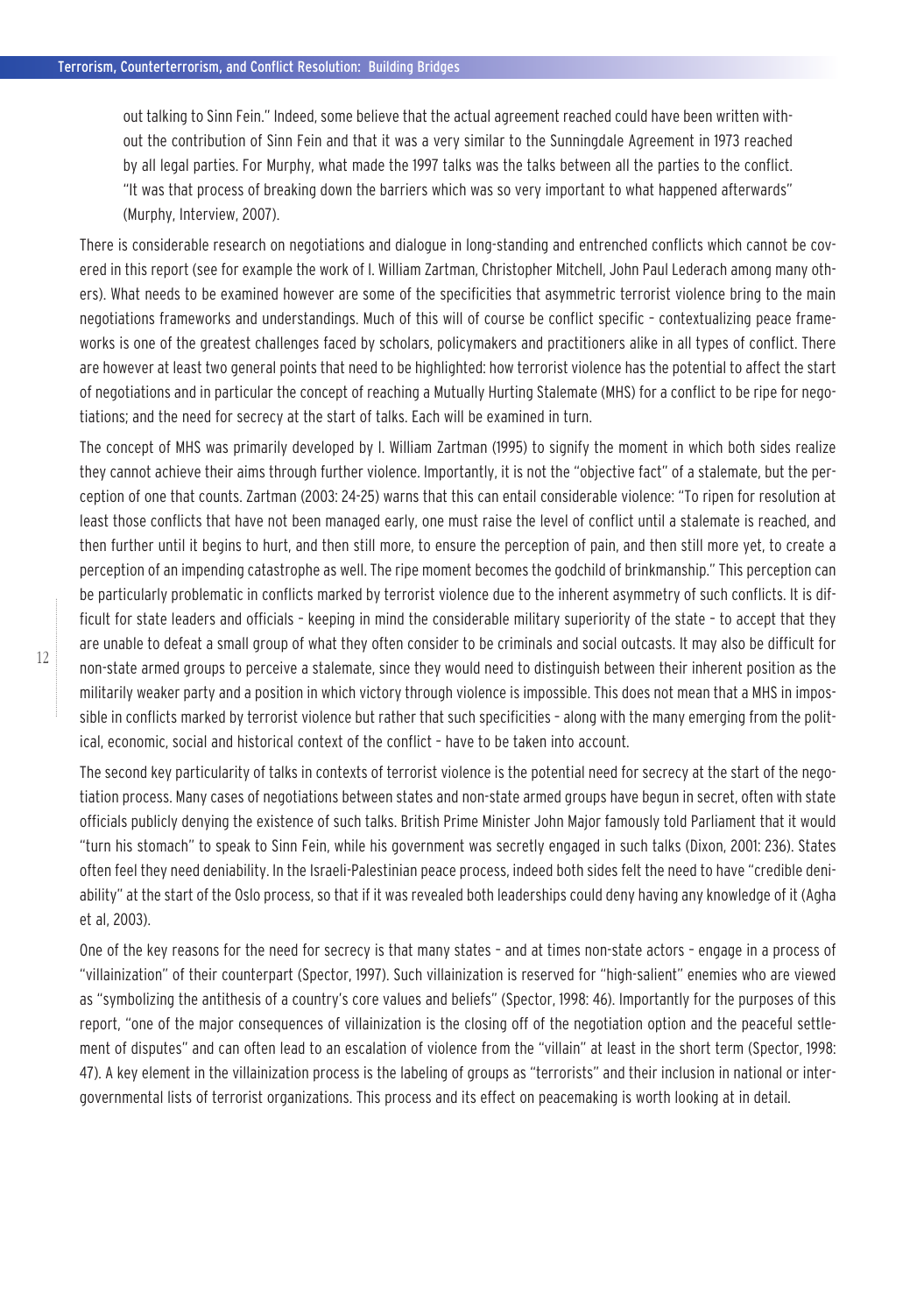#### CASE STUDY 4: THE EFFECTS OF LABELING AND PROSCRIPTION

Several conflict resolution scholars and practitioners have examined the effects of proscription or banning of terrorist groups by states and international organizations (see in particular Bhatia, 2005, Haspeslagh, 2013, and Haspeslagh and Dudouet, 2015). Many states, including key Alliance powers such as the United States and the United Kingdom, as well as international and intergovernmental organizations (the United Nations, the European Union) have list of "terrorist organizations." Some lists are of individuals, leading to specific sanctions, travel bans, and freezing of assets, others of organizations, and others include both. "All the lists operate on the same principle: they are aimed at disrupting armed groups' activities such as their freedom of movement or fund-raising ability" (Haspeslagh, 2013: 194). The placing of a group on such a list can however also have a severe impact on the possibility of negotiations and on ongoing negotiations. Some proscriptive regimes, such as the one in the United States, makes "explicitly illegal to provide 'expert advice', 'service' or 'training in human rights enforcement or peaceful conflict resolution' to armed groups that are listed as foreign terrorist organisations, and as the US law is extraterritorial, it also applies to non-Americans" (Haspeslagh, 2013: 193). This has led several conflict resolution NGOs and practitioners to have to stop all contact with proscripted groups, "making the achievement of successful peace processes much harder" (Haspeslagh, 2013: 205). The listing of a group during a peace process can also be problematic, as can be seen with the case of the European Union's listing of the LTTE in Sri Lanka (Council of the European Union, 2006), which limited the group's "capacity to read diplomatic messages and to adjust their behaviour in consequence" as well prompting the LTTE to "reject an EU-supported mission monitoring the 2002 ceasefire, which was part of the reason the peace process collapsed" (Haspeslagh, 2013: 198).

When state or intergovernmental actors decide to negotiate with villains, this requires a "devillainization" process - a process which involves risks to political capital for state or intergovernmental actors. "At a minimum, they can be accused of being hypocritical; they turn the demons of last week into the legitimate and respectable partners of this week. At its worst, leaders directing a devillainization campaign can be accused of being appeasers and traitors" (Spector, 1998: 49). Thus, the villainization of actors engaged in terrorist violence and potentially their listing as terrorist groups can have a profound impact on the possibility and development of negotiations.

Negotiations are not a panacea. They often fail, as was the case in many conflicts involving terrorist violence such as the conflict opposing the Colombian government and the FARC or in the Basque conflict. Indeed, actors opposed to talks point at the military or police defeat of non-state actors as being more successful than any attempt at peacemaking (Bew, Frampton and Gurruchaga, 2009). In the case of ETA, Bew Frampton and Gurruchaga (2009: 254) argue that various attempts at negotiations not only failed to solve the conflict, but "might actually have served to stimulate further violence." Indeed, ETA effectively declared a unilateral end to armed struggle at a time when the Spanish government refused any negotiations with the group (Elejabarrieta, 2015). Past talks had "fed the hopes of ETA that it could finally force a negotiation process, from which it might secure political gains to retrospectively justify the violence of the previous decades" (Bew, Frampton, and Gurruchaga, 2009: 254). Putting an end to such talks may have helped ETA realize that they had to call an end to armed struggle to be able to take part in the political conversation.

However, understanding terrorism as a strategy used within a broader conflict brings us to ask the question of whether ending terrorism necessarily means a resolution of the conflict. Edward Azar (1990) pioneered the notion of a Protracted Social Conflict, arguing that the start and end of direct violence should not be understood as the start and end to a conflict, which often goes through phases of more or less violence. As such, the end of ETA violence does not necessarily mark the end of the Basque conflict and Basque nationalist activists continue to advocate for a discussion on the future of the Basque country (Elajabarrieta, 2015). Similarly, the complete military defeat of the LTTE in Sri Lanka through a massive military campaign does not mean an end to the Tamil conflict where the question of the devolution of power remains a point of contention. It is here where the understanding of terrorism *as conflict* has a deep impact on the how success and failure of policies are decided.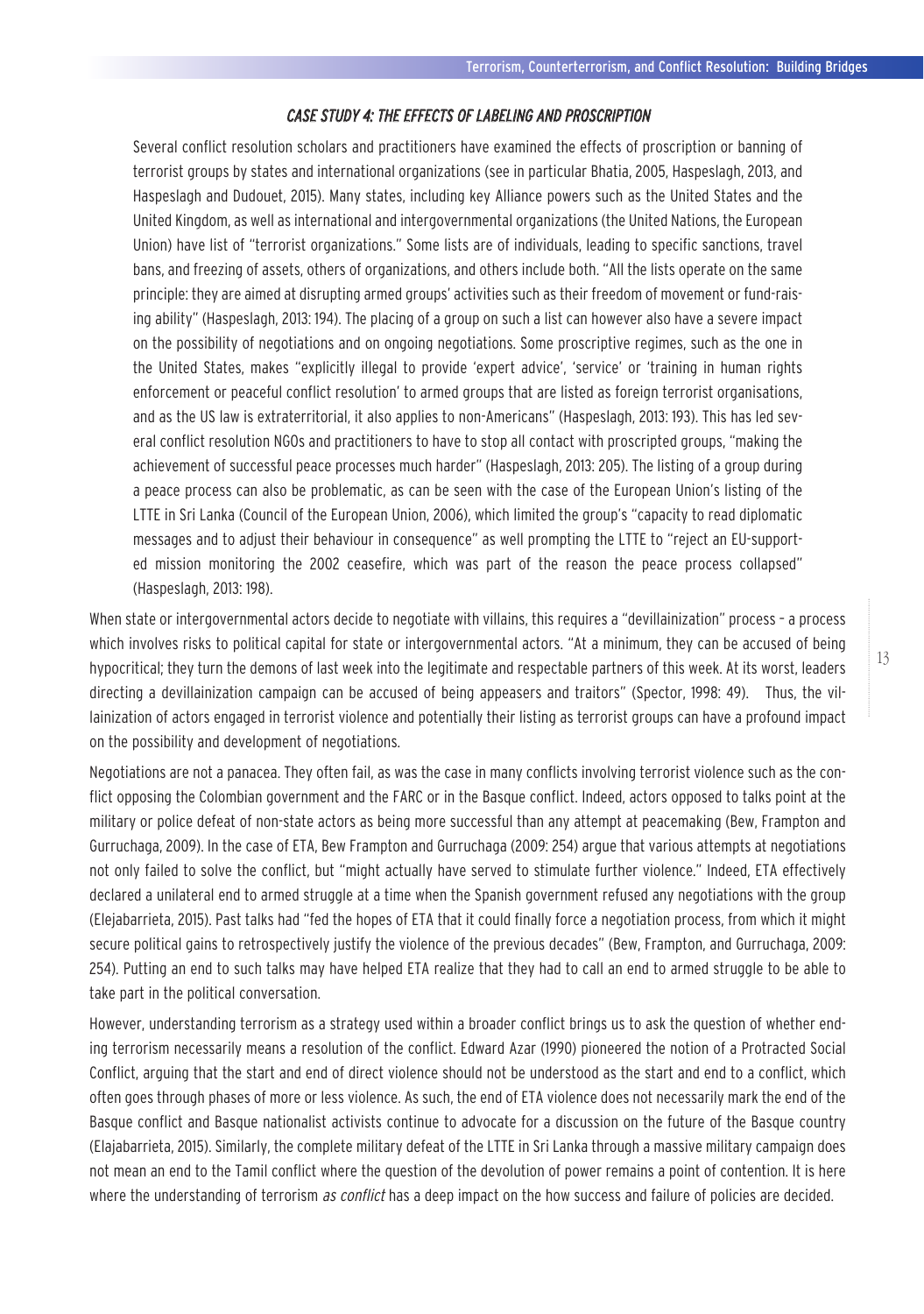### PEACEBUILDING

Peacebuilding just as many processes in the field of conflict resolution is a contested process seen at first by many as the natural progression to peacemaking that ensures long-stability and prosperity but increasingly questioned by scholars as a dangerous imposition of liberal peace aimed more at ensuring Western security than true local peace (see in particular the work of Mac Ginty and Richmond, 2007, 2013). Roger Mac Ginty (2006: 3-4) also warns that peacebuilding as undertaken by international organizations, large donor governments as well as international NGOs can at times be reduced to "ticking boxes; counting heads and weapons, amending constitutions, and reconstructing housing units" rather than undertaking a thorough review of the political and social structures – including the international ones – that led to the conflict in the first place.

Peacebuilding is also a very broad agenda – ranging from electoral reform, to Disarmament, Demobilization, and Reintegration (DDR), truth commissions or amnesties, and reconciliation. In cases of international terrorist violence, John Paul Lederach argues that building peace requires the transformation of the "political and social life" that bred such terrorism through a dialogue that involves "whole regions, peoples and world views" (Lederach, 2001). Such an agenda is far too broad to be covered in this report. It is thus important, while keeping the above broader goal firmly in mind, to highlight here some of the principle specificities engendered by conflicts marked by terrorist violence. Two main areas of concern will be examined here: the lack of reintegration planning in conflicts marked by terrorist violence and its dangerous repercussions, and the need to engage in a public "devillainization" process as examined above for a peace process to garner the broad support needed for an agreement to be implemented.

One of the first policies usually undertaken under the aegis of "peacebuilding" is Disarmament, Demobilization and Reintegration of armed combatants. Indeed, there is a considerable literature on the challenges of DDR and past best practices (see for example the work of Alpaslan Ozerdem, 2015). In the case of actors involved in terrorist violence, however, the reintegration part of DDR has been largely overlooked. "The focus is more on disengagement from terrorism rather than the reintegration of 'terrorists' and their supporters into society. In other words much of the research so far examines the ways out of terrorism rather than the possibilities of reentering into society" (Renner and Spencer, 2012: 13). Thus, in Northern Ireland ex-combatants were released from prison on license but little was planned to help them reintegrate into paid employment and some avenues opened in other conflicts – such as their integration in the security services – were explicitly barred (Toros, 2012; see also Breen-Smyth, 2012). This has potentially dangerous repercussions for the resolution of the conflict and overall levels of violence in post-agreement societies. Numerous ex-combatants particularly on the loyalist/protestant side but amongst the IRA as well turned towards criminality or continued to use violence after the ceasefire and peace agreement (see for example the survey work of Jarman, 2004).

Aside from not engaging in widely used post-agreement practices such as DDR, states and other actors have been tempted to dismiss broader reconciliation agendas as "the relatively small size of a terrorist organization […] makes an engagement less pressing. The asymmetrical power relations in the conflict may led to the conclusion that compromise is not necessary to end the conflict" (Renner and Spencer, 2012: 7). On the contrary, however, it is precisely the asymmetrical nature of conflicts marked by terrorist violence which may make peacebuilding and reconciliation in particular more difficult. Indeed, large sections the population may have been left relatively unscathed by conflicts marked by terrorist violence particularly if such violence is geographically limited. They have however been witness to powerful villainization policies in which non-state armed groups and their constituency are often presented as evil, irrational, and most of all beyond reconciliation. This leads to a difficult situation in which the electorate may be strongly opposed to a peace process as they have not suffered intensively from the conflict and thus are unable to recognize the stalemate. Indeed, just as the villainization can be an obstacle to the start of negotiations, "it might also prevent us from considering the outcome of a reconciliation process as desirable, namely a reconciled society that includes the former 'terrorists' among its members" (Renner and Spencer, 2012: 8). One such case can be found in the peace process between the Philippine Government and the Moro Islamic Liberation Front (MILF) over the future of the southern region of Mindanao.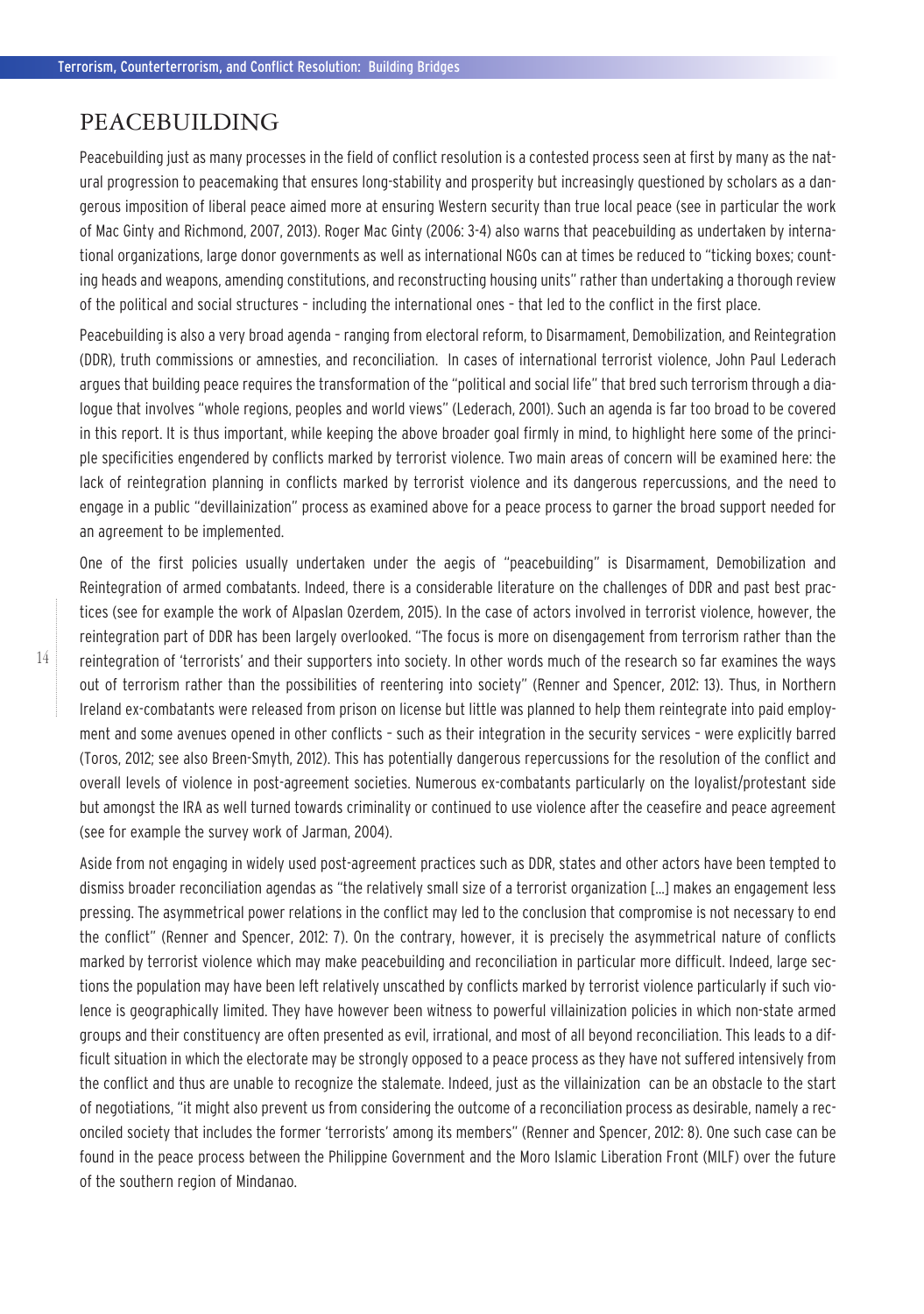#### CASE STUDY 5: PEACE AGREEMENT WITHOUT RECONCILIATION

Mindanao has been in conflict for centuries with the post-1945 period marked by repeated phases of widespread violence opposing forces of the central Philippine government in Manila backed by local Christian groups and various configurations of non-state armed actors demanding greater autonomy for the once-Muslim majority region of Mindanao. Large sections of Mindanao have in fact never been under government control and are largely controlled by non-state armed groups such as the MILF. In the latest incarnation of the conflict, mainly opposing Philippine government forces and the MILF, peace agreements were reached several times in the past two decades but thwarted by political forces external to the peace process. It is arguable that one of the reasons for this is that violence is mostly localized in Mindanao and thus large sections of the Philippine population and their political representatives did not feel the need to compromise. Indeed, a first agreement reached between government negotiators and the MILF which established Mindanao's "right to self-determination" was rejected by the Philippine Cabinet although President Gloria Macapagal Arroyo herself had previously given government negotiators the go-ahead to strike such a deal (Afable, Interview, 2007; Iqbal, Interview, 2007; Montesa, Interview 2007, see Toros 2012 for an in depth analysis of the peace process). Thus, after years of negotiating, the deal was rejected by political leaders who were unwilling to accept the peace agreement reached by their very own negotiators. A peace agreement "requires spending a lot of political capital – it is not a popular decision" (Montesa, Interview, 2007). Worse still, another breakthrough agreement – the Memorandum of Agreement on the Ancestral Domain - reached between government negotiators and the MILF in 2008 was scuttled by the Philippine constitutional court, which petitioned by local Christian leaders, declared it unconstitutional and forbid the government from signing it. This led to a renewal of violence but also "had damaging political implications because it hardened the positions of all stakeholders on critical elements of a final peace" (ICG, 2012). A peace agreement was finally reached by with a new president, Benigno Aquino III, who set out to "consult and reassure potential spoilers" and was willing to risk "his popularity and considerable political capital" to achieve peace (ICG, 2012).

Peacebuilding thus requires the inclusion into the process of broad sections of society, including sections of society that have been left relatively unscathed by violence in a conflict marked by terrorist violence. In such cases, it is difficult to help these sections of the population understand that the parties have reached a Mutually Hurting Stalemate and are ready for a peace agreement. This is particularly problematic when the broader population has been witness to a villainization strategy that has ruled out the possibility of any peace with non-state armed actors.2

As noted at the start of the section, peacebuilding as carried out by international organizations and other actors has come under increasing criticism from local actors as well as scholars. The principle concern is that a one-size-fits-all model is being imposed on regions throughout the world with little concern for local specificities or for the social costs of widespread reforms (see Richmond and Tellidis, 2012 on the relationship between liberal peace and terrorism). Peacebuilding can therefore be a source of renewed conflict if it follows a top-down model – a danger an international organization of Western nations such as NATO needs to be particularly weary of. Thus, conflicts marked by terrorist violence must be understood as conflicts when peacebuilding is undertaken but states and other actors have to account for the extreme asymmetrical nature of the conflict and its impact on peacebuilding strategies.

 $^2\,$  It is important to note that peacebuilding is closely linked to conflict prevention as it aims to prevent a renewal of violence. Thus, the integration of former armed actors into mainstream political and social structures and the maintenance of continuous dialogue with opposition parties is arguably just as important in a post-agreement climate as it is a pre-escalation climate.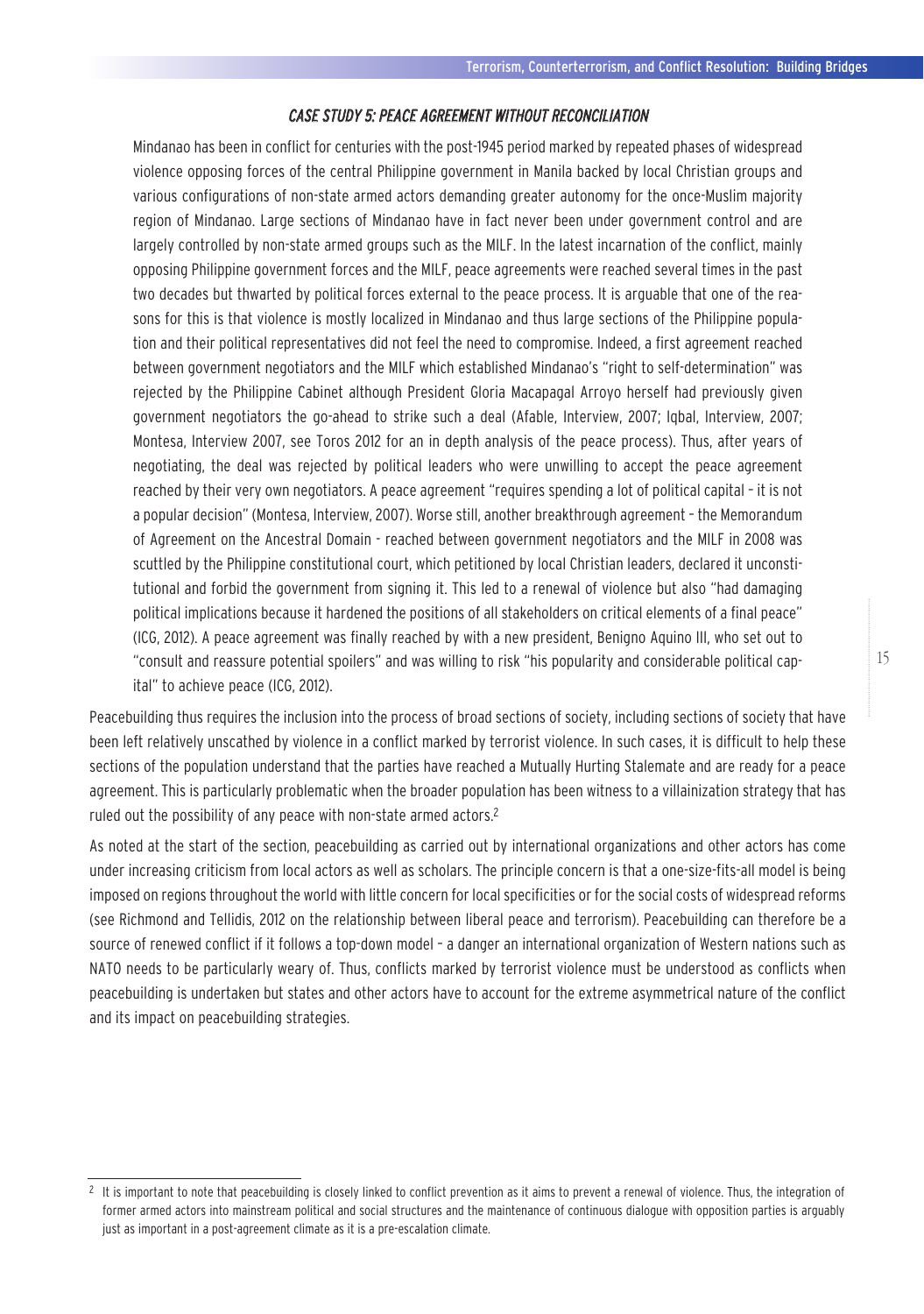## A ROLE FOR NATO?

NATO considers that "terrorism poses a direct threat to the security of the citizens of NATO countries, and to international stability and prosperity more broadly and will remain a threat for the foreseeable future" (NATO, 2012a: 1). Indeed, NATO invoked its self-defence Article 5 for the first time in its history in response to the attacks on the United States on September 11, 2001. By 2006 at the Riga Summit, NATO leaders declared that terrorism, along with the spread of weapons of mass destruction, "are likely to be the principle threats to the Alliance over the next 10 to 15 years" (NATO, 2006).

As exemplified by its Military Concept Defence Against Terrorism (MC472) and Defence Against Terrorism, Programme of Work (DAT POW), the Alliance's response to terrorism has been primarily focused on: preventing attacks via the protection of troops, civilians, and key infrastructure through defensive measures ("anti-terrorism) and "offensive military action designed to reduce terrorists' capabilities" ("counter terrorism"); identifying key threats ("Network Engagement"); post-attack "Incident" or "Consequence Management"; and military cooperation (NATO 2011, 2012a). Its engagement has thus been primarily via military and intelligence means, including such projects as developing means to protect large aircraft from man-portable air defence systems, the training of Special Forces in IED incidents, and protecting harbors and ports (NATO, 2015).

However, MC472 also mentions that in discussions among NATO members, a "common theme … has been that military action alone will not be enough to deal with the terrorist threat and that military operations should be coordinated and implemented in a coherent manner with diplomatic, economic, social, legal and information initiatives" (NATO, 2011). The concept does not elaborate on this theme but the Alliance has also developed research into "human factors in the defence of terrorism" via the Science of Peace and Security Programme (NATO, 2012b). This is based on NATO's Strategic Concept adopted by heads of state and government in Lisbon in 2010 which "commits the Alliance to prevent crises, manage conflicts and stabilize postconflict situations" (NATO, 2010: 1).

There is a space therefore for the Alliance to develop a conflict resolution approach to terrorism. Indeed the Strategic Concept highlights NATO's role in international crisis management more broadly. The document states that NATO will:

- "continually monitor and analyse the international environment to anticipate crises and, where appropriate, take active steps to prevent them from becoming larger conflicts" (i.e. conflict prevention)
- "where conflict prevention proves unsuccessful, NATO will be prepared and capable to manage ongoing hostilities … including [via its] unparalleled capacity to deploy and sustain robust military forces in the field" (i.e. peacekeeping)
- "when the conflict comes to an end … NATO will be prepared and capable to contribute to stabilisation and reconstruction" (i.e. peacebuilding) (NATO, 2010: 6).

One can thus see how NATO's current framework allows for it to engage in conflict prevention, peacekeeping, and peacebuilding in conflicts. This raises two key questions. First, whether and how does the above framework apply to conflicts marked by terrorist violence? Second, is there a role for NATO in peacemaking in conflicts marked by terrorist violence, which the Strategic Concept does not call for? Each of these questions will be answered in turn.

Similarly to most member states, the Alliance has overall yet to engage with terrorist violence as a conflict. Aside from the brief mention of "social, economic and diplomatic aspects" and the "human factors in the defence of terrorism" mentioned above, most actions envisaged by NATO with respect the terrorism are, as illustrated above, either military or intelligence-led. Indeed, the Strategic Concept itself when focusing on NATO's engagement with terrorism states that it will

enhance the capacity to detect and defend against international terrorism, including through enhanced analysis of the threat, more consultations with our partners, and the development of appropriate military capabilities, including to help train local forces to fight terrorism themselves (2010: 5).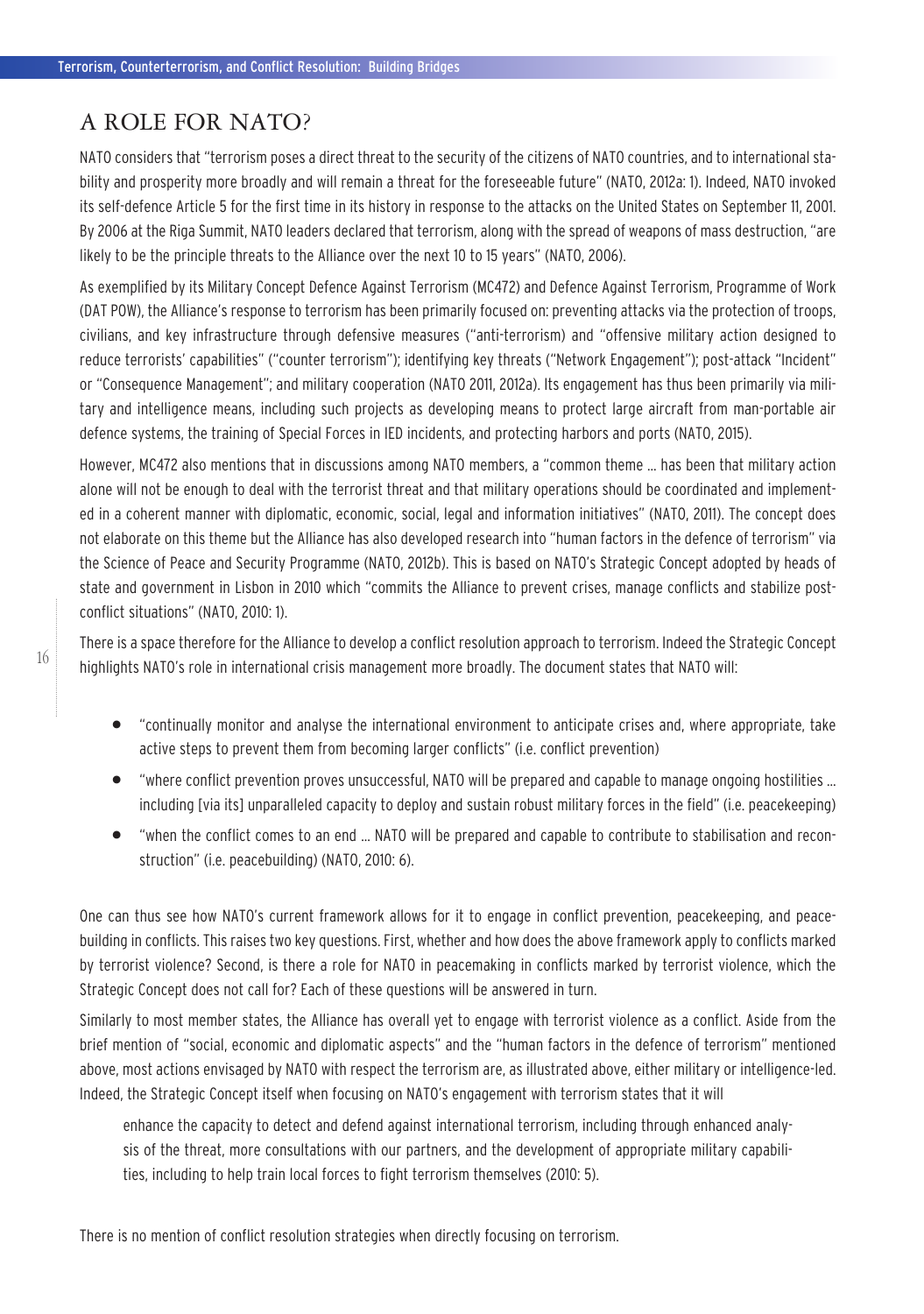What would an alignment of NATO's counterterrorism policies with its conflict management goals entail? Fundamentally, this would entail adopting conflict resolution approach to terrorism as outlined in this report. It would require examining the political, social, and economic context of terrorist violence and understanding the latter as a symptom of a broader conflict. Engaging in conflict prevention for example would thus require the Alliance to enact policies that engage with the very fabric of a nation's political, social and economic system, while engaging in peacebuilding would involve helping form such deep structures. Counterterrorism would thus become one element of NATO's broader conflict management policy, itself broadened to adopt a conflict resolution framework.

Before we examine the implications of this more closely, it is important to specify that considering the deep intervention this would require, NATO would be unable to engage in any such action within the Alliance as it would clearly counter the organization's principles of non-intervention into domestic matters of member states. Indeed, MC472 clearly states that "although nations have the primary responsibility for the defence of their populations and infrastructures, there is a role for the Alliance if a nation requests support" (NATO, 2011, my emphasis). Each member state can therefore engage in a conflict resolution approach to domestic conflicts marked by terrorist violence individually, but NATO would only likely take on such an approach in a state outside the Alliance. It is in the latter case that adopting a conflict resolution is likely to offer the greatest benefits.

What would such a CR approach specifically entail for NATO? The following is an initial list of how the Alliance's policies may be affected by adopting conflict resolution as the main framework of its engagement with terrorism:

- Rather than examining the threat of or beginning of terrorist violence solely as a "security" issue, a CR approach leads to an analysis of such threats/violence as the symptom of a broader conflict which needs to be addressed. This may require the structural transformation of the political, social and economic system in the host state.
- When drawing up a counterterrorism strategy using police, military and intelligence, a CR approach requires an analysis of how such measures will impact on the broader conflict to avoid that they lead to the exacerbation of existing grievances.
- From a CR perspective, avenues for dialogue should be left open with all parties. This means that counterterrorism strategies should refrain from villainization campaigns in which non-state armed actors are represented as being beyond negotiations. The strategic advantages of listing an organization as "terrorist" (i.e. travel restrictions, sanctions, etc) should be weighed against the impact such listing has on the potential for future negotiations.
- NATO would expand its collaboration with other international organizations such as the United Nations and the European Union beyond their security/counterterrorism units (such as the UN Counter-Terrorism Committee and the Counter-Terrorism Implementation Task Force and the EU Counter-terrorism Coordinator) to units working in conflict resolution (such as the UN Department of Political Affairs, UNDP, the UN Peacebuilding Fund and the EU Mediation Support Unit among others).3
- The Alliance would ensure that its participation in peacebuilding would reflect its commitment to the principles of liberty, democracy, human rights and the rule of law outlined in the Strategic Concept, but primarily act in support of local needs and aspirations.

As can be seen from this list, adopting a CR approach would impact NATO policies and its practices. At its core, this would mean aligning the Alliance's counterterrorism strategy with its broader conflict resolution agenda outlined in the Strategic Concept. Such an alignment would focus particularly on the conflict prevention and peacebuilding phases of conflict resolution as the

<sup>&</sup>lt;sup>3</sup> The US example of setting up the "J Bureau" which brings together the bureaus of Conflict and Stabilization Operations, of Counterterrorism, and of Democracy, Human Rights and Labor among others is an interesting example of bringing counterterrorism officials into close collaborations with officials working in conflict prevention, resolution, and peacebuilding (US State Government, 2015; see also SAM, 2014). One needs to ensure however that such a collaboration is aimed at developing a conflict resolution approach to terrorism and counterterrorism rather than a counterterrorism approach to conflict.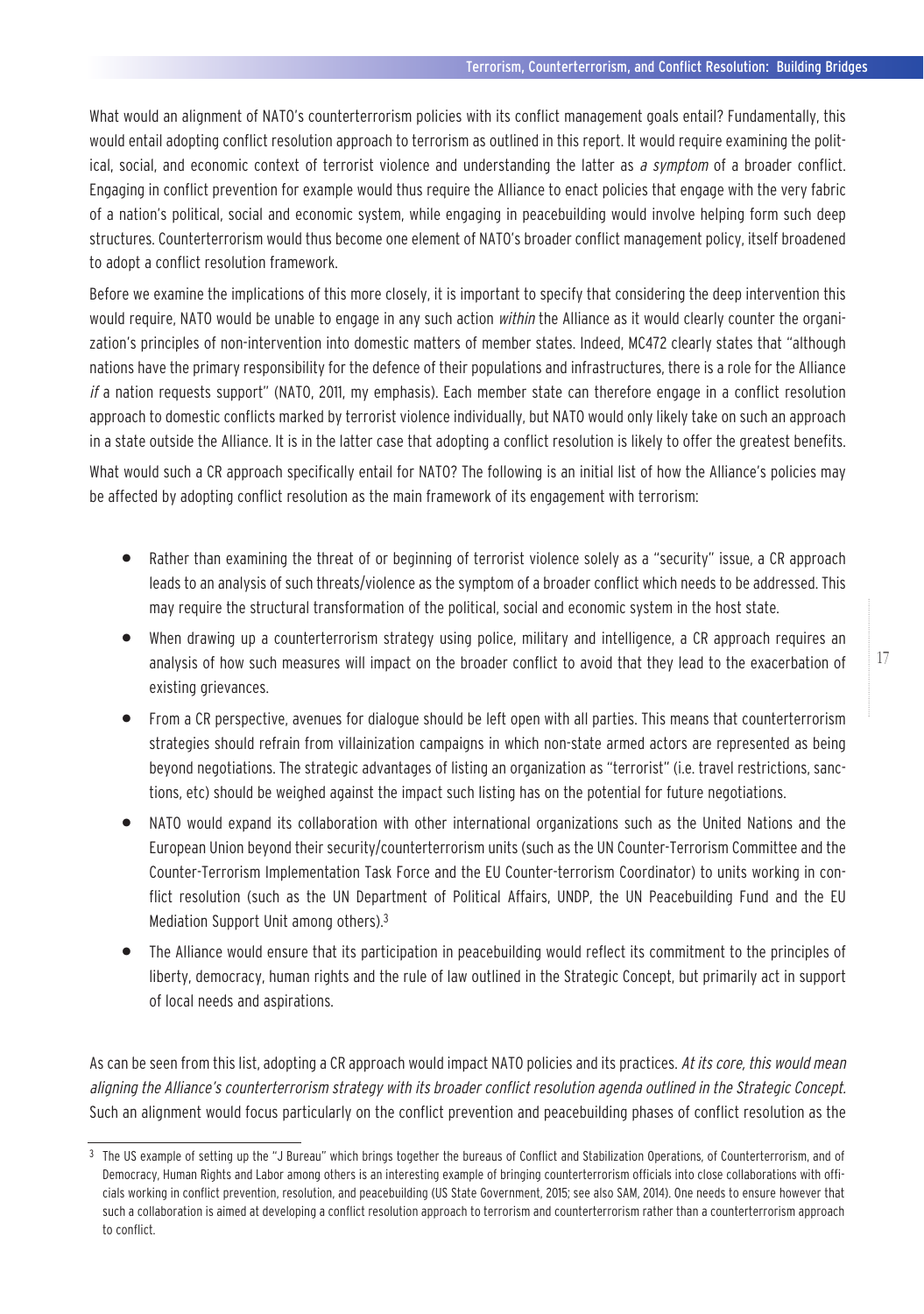Strategic Concept does not address peacemaking. Indeed, there are good reasons by a NATO involvement in peacemaking may be difficult.

Unlike the United Nations which can claim to represent all nations of the world, NATO is a Western Alliance aimed at preserving the security of Europe and North America. As such, it cannot take on the role of impartial mediator in a conflict as it cannot disassociate itself from its member states. NATO is unlikely to be particularly effective as a power mediator either as such a role would require a leeway for action at short notice (such as offering incentives to the parties or threatening sanctions) that would be difficult to obtain considering the Alliance's decision-making structures. NATO's participation as a third-party mediator in conflicts marked by terrorist violence is therefore unlikely. In conflicts directly involving NATO, the role of the Alliance in negotiations is also complex. Political negotiations and agreements are in fact more likely to be carried out with NATO member states directly than with the Alliance as an organization. Nevertheless, NATO can play a role in refraining from actions that impede negotiations.

Overall adopting a conflict resolution approach to terrorism and counterterrorism requires incorporating the latter into NATO's broader mission of peace. This represents a reversal of the trend visible in most national governments as well as international and regional organizations since September 11, 2001, in which conflicts have broadly been examined via a counterterrorism lens.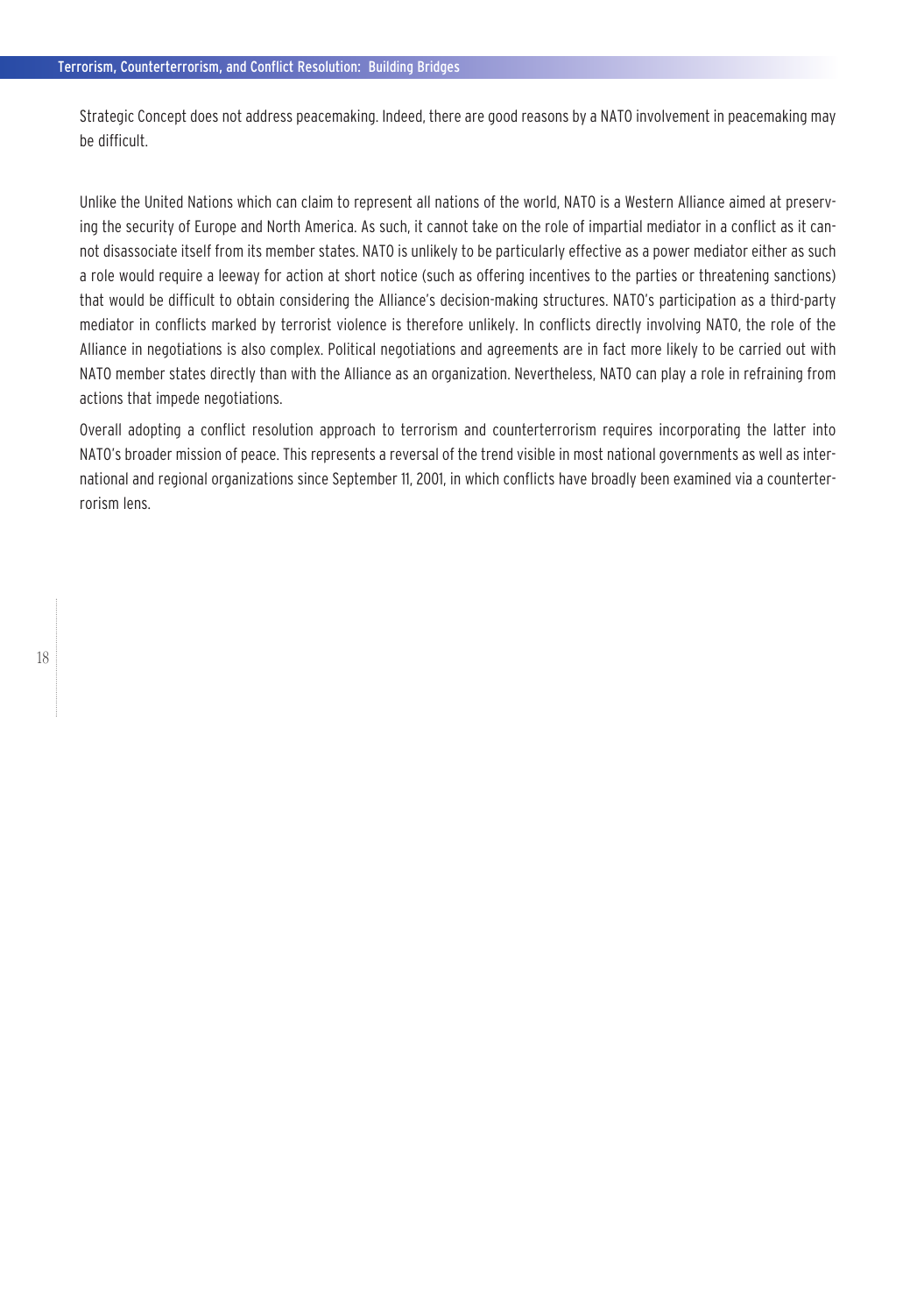## POLICY RECOMMENDATIONS

- 1. Engaging in a conflict resolution approach does not guarantee an end to terrorist violence but neither will it automatically undermine the legitimacy of states or intergovernmental actors.
- 2. Terrorism and counterterrorism need to be understood as strategies and counterstrategies that are part of a broader conflict and should not be tackled as isolated forms of violence. A conflict resolution approach requires constant contextualization.
- 3. NATO's Strategic Concept offers an initial grounding for a conflict resolution approach to terrorism with its commitment to prevent and manage conflicts, to stabilize post-conflict situations and to the "principles of individual liberty, democracy, human rights and the rule of law" (NATO, 2010: 2).
- 4. Conflict prevention can help avoid the turn to terrorist violence, can lead to a de-escalation of such violence or the marginalization of violent groups among broader social movements. Importantly, it requires that counterterrorism be incorporated in a broader response strategy that seeks to avoid a counterproductive escalation of violence.
- 5. Conflict prevention is more likely to succeed if states and other parties avoid the isolation and marginalization of non-violent opposition forces that are essential for engaging in a dialogue with their broader community and understanding the sources of the conflict.
- 6. A conflict resolution approach to terrorist violence is unlikely to be adopted by NATO within the Alliance as it requires a direct engagement and potentially a challenge to member states' political, social, and economic systems. Member states however can adopt a conflict resolution approach to terrorist violence within their states.
- 7. NATO can engage in a conflict resolution approach to terrorist violence in conflicts geographically located outside the Alliance.
- 8. Aside from leading to policies supporting conflict prevention and peacebuilding, a CR approach requires that NATO examine the effects of its counterterrorism strategy on the broader conflict to avoid exacerbation of underlying grievances or triggering a further escalation of violence.
- 9. There is unlikely to be any political space for the Alliance to actively engage in negotiations in conflicts marked by terrorist violence, whether geographically within or outside NATO. Such a role is more likely to be fulfilled by member states directly. The Alliance can however ensure that its policies do not hinder the possibility of peacemaking by avoiding campaigns of villainization of non-state armed groups.
- 10. NATO can ensure that Disarmament, Demobilization, and Reintegration (DDR) policies include reintegration programmes also in conflicts marked by terrorist violence.
- 11. Peacebuilding programmes in contexts where violence has been geographically circumscribed need to ensure support from the broader population to ensure its success.
- 12. NATO can ensure that its peacebuilding strategies are based on locally driven priorities and processes and do not lead to an increase in tensions due to opposition to top-down Western-led approach.
- 13. To further fulfill its potential as a conflict resolution actor, NATO can expand its collaboration with other international and regional organizations beyond the areas of security to include units working in conflict prevention, peacemaking, and peacebuilding.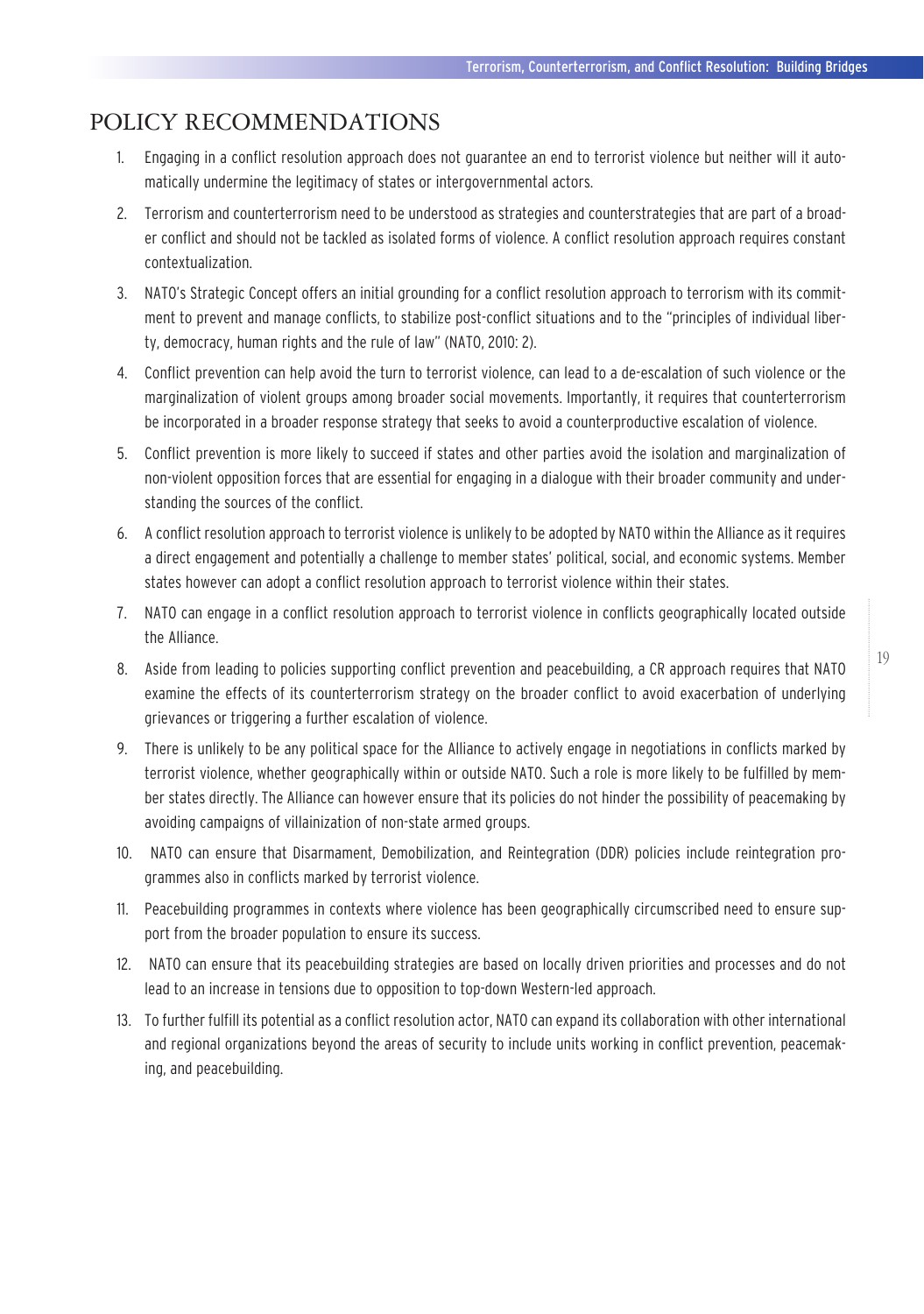### BIBLIOGRAPHY

#### Interviews

Afable, Silvestre, 2007. Chief Government of the Republic of the Philippines (GRP) Negotiator 2004-2007, Manila, 9 November. Attwood, Alex, 2007. Social Democratic and Labour Party Negotiator during the Good Friday Talks, Belfast, 3 April.

Igbal, Mohagher, 2007. Chief MILF Negotiator since 2004; MILF negotiator 1997 to 2004, Camp Darapawan, 21 November.

Montesa, Camilo, 2007. Legal Adviser to GRP and Peace Panel Member 2002-2007, Manila, 17 November.

Murphy, Paul, 2007. Minister of State of Political Development 1997-1999, London, 8 May.

Rodil, Rudi. 2007. GRP Negotiator, Manila, 8 November.

Santiago, Irene M., 2007. Senior Advisor on the Peace Process; Former GRP negotiator in GRP-MILF Talks, Davao City, 27 November.

Thomas, Quentin, 2007. Political Director of Northern Ireland Office 1991-1998; Associate Political Director 1988-1991, London, 18 May.

#### Secondary Sources

Adams, Gerry (2004) Hope and History: Making Peace in Ireland, Dingle, Co. Kerry: Brandon.

Agha, Hussein, Feldman, Shai, Khalidi, Ahmad and Schiff, Zeev (2003) Track-II diplomacy: Lessons from the Middle East. Cambridge, MA: MIT Press

Alexander, Yonah, 2002. Combating Terrorism: Strategies of Ten Countries. Ann Arbor, University of Michigan Press.

Azar, Edward (1990) The management of protracted social conflicts. Hampshire: Darmouth Publishing.

Bapat, Navin A., 2005. "Insurgency and the Opening of Peace Processes," Journal of Peace Research 42(6): 699-717.

Bapat, Navin A., 2006. "State Bargaining with Transnational Terrorist Groups," International Studies Quarterly 50 (1): 213-230.

Bercovitch, Jacob and Jackson, Richard (2009) *Conflict Resolution in the Twenty-first Century*. Ann Arbor (MI): University of Michigan.

Bew, John, Frampton, Martyn and Gurruchaga, Inigo, 2009. *Talking to Terrorists: Making Peace in Northern Ireland and the* Basque Country. London: Hurst.

Bhatia, Michael V., 2005. "Fighting Words: Naming Terrorists, Bandits, Rebels and Other Violent Actors," Third World Quarterly 26(1): 5-22.

Blair, Tony. (2010) A Journey, London: Hutchinson.

Booth, Ken and Dunne, Tim (2012) Terror in our time Abingdon: Routledge.

Breen-Smyth, Marie (2012) "Reconciliation and paramilitaries in Northern Ireland" in Renner, Judith and Spencer, Alexander (eds) (2012) Reconciliation after terrorism: Strategy, possibility or absurdity? Abingdon: Routledge (94-114).

Byman, Daniel (2006) "The decision to begin talks with terrorists: Lessons for policymakers" Studies in Conflict and Terrorism 29(5): 403-414.

Carla, Andrea (2014) "Tensions and challenges between new and old minorities: Political party discourses on migration in South Tyrol" in Medda-Windischer, Roberta and Carla, Andrea (eds) Migration and Autonomous Territories: The Case of South Tyrol and Catalonia. Leiden: Brill (65-99).

Clutterbuck, Richard 1993. "Negotiating with Terrorists," in Schmid, Alex P. & Crelinsten, Roland D., eds, Western Responses to Terrorism. London: Frank Cass (263-287).

Cordesman, Anthony H. and Khazai, Sam (2014) "Iraq in Crisis: A Report for the Center for Strategic Studies Burke Chair in Strategy" http://csis.org/files/publication/140513 Cordesman\_IragInCrisis\_Web.pdf (last accessed April 30, 2014).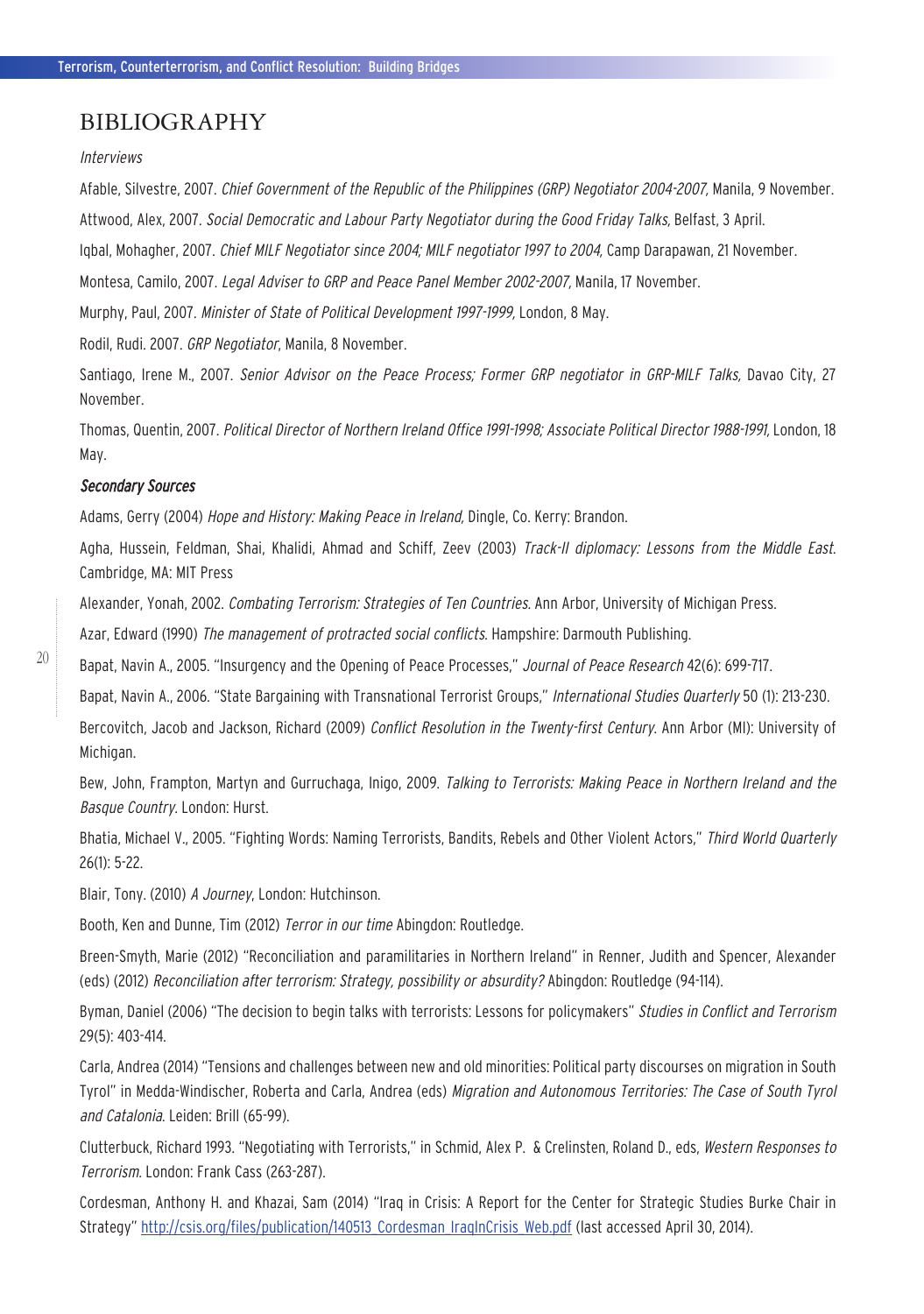Council of the European Union (2006) "Declaration by the Presidency on behalf of the European Union concerning listing of the LTTE as a terrorist organization" May 31, 2006. http://europa.eu/rapid/press-release PESC-06-78 en.htm?locale=en (last access April 15, 2015).

Crelinsten, Roland D. and Schmid, Alex P., 1993. "Western Responses to Terrorism: A Twenty-Five Year Balance Sheet," in Schmid, Alex P. and Crelinsten, Roland D., eds, Western Responses to Terrorism. London: Frank Cass (307-340).

Crenshaw, Martha, 1991. "How Terrorism Declines," Terrorism and Political Violence 3(1): 69-87.

Crenshaw, Martha, 2005. "Pathways out of Terrorism: A Conceptual Framework," in Germani, L. Sergio and Kaarthikeyan, D. R., eds, Pathways out of Terrorism and Insurgency: The Dynamics of Terrorist Violence and Peace Processes. New Delhi: New Dawn Press (3-11).

Cronin, Audrey (2009) How terrorism ends: Understanding of decline and demise of terrorist campaigns Princeton (NJ): Princeton University Press.

Dixon, Paul. (2001) Northern Ireland: The Politics of War and Peace. Basingstoke: Palgrave.

Elworthy, Scilla and Rifkind, Gabrielle (2006) Making terrorism history. London: Random.

Elejabarrieta Diaz, Gorka (2015) "From freedom fighters to terrorists and back again: The Basque Case" in Tellidis, Ioannis and Toros, Harmonie (eds) (2015) Researching Terrorism, Peace and Conflict Studies: Interaction, Synthesis and Opposition Abingdon: Routledge (146-164).

Fontan, Victoria (2015) "Out beyond Occupy Fallujah and the Islamic State in Iraq and Sham, there is a field…" in Tellidis, Ioannis and Toros, Harmonie (eds) (2015) Researching Terrorism, Peace and Conflict Studies: Interaction, Synthesis and Opposition Abingdon: Routledge (165-186).

German, Sergio and Kaarthikeyan, D. R. (eds) (2005) Pathways out of terrorism and insurgency: The dynamics of terrorist violence and peace processes. New Delhi: New Dawn Press.

Goerzig, Carolin (2010) Talking to terrorists: Concessions and the renunciation of violence. London: Routledge.

Haspeslagh, Sophie (2013) "'Listing terrorists': The impact of proscription on third-party efforts to engage armed groups in peace processes - a practitioner's perspective" Critical Studies on Terrorism 6(1): 189-208.

Haspeslagh, Sophie and Dudouet, Veronique (2015) "Conflict resolution practice in conflicts marked by terrorist violence: A scholar-practitioner perspective" in Tellidis, Ioannis and Toros, Harmonie (eds) (2015) Researching Terrorism, Peace and Conflict Studies: Interaction, Synthesis and Opposition Abingdon: Routledge (103-123).

International Crisis Group (ICG). (2004) "Asia Report N. 80: Southern Philippines Backgrounder: Terrorism and the Peace Process"; available at http://www.crisisgroup.org/home/index.cfm?id=2863andl=1 (10 February 2006).

International Crisis Group (2012) "The Philippines: Breakthrough in Mindanao" December 5, 2012

http://www.crisisgroup.org/~/media/Files/asia/south-east-asia/philippines/240-the-philippines-breakthrough-in-mindanao.pdf (last accessed May 1, 2015).

International Crisis Group (2014) "IS back in business" September 1, 2014. http://www.crisisgroup.org/en/regions/middle-eastnorth-africa/op-eds/harling-is-back-in-business.aspx (last accessed April 30, 2015).

Jackson, Richard, 2008. "An Argument for Terrorism," Perspectives 2(2): 25-32.

Jarman, Neil (2004) "From war to peace? Changing patterns of violence in Northern Ireland 1990-2003" Terrorism and Political Violence 16(3): 420-438.

Lederach, John Paul, 2001. "The Challenge of Terror: A Traveling Essay"; http://www.mediate.com/people/personprofile.cfm?auid=206 (last accessed May 1, 2015).

Lederach, John Paul, 2003. The Little Book of Conflict Transformation. Intercourse, PA: Good Books.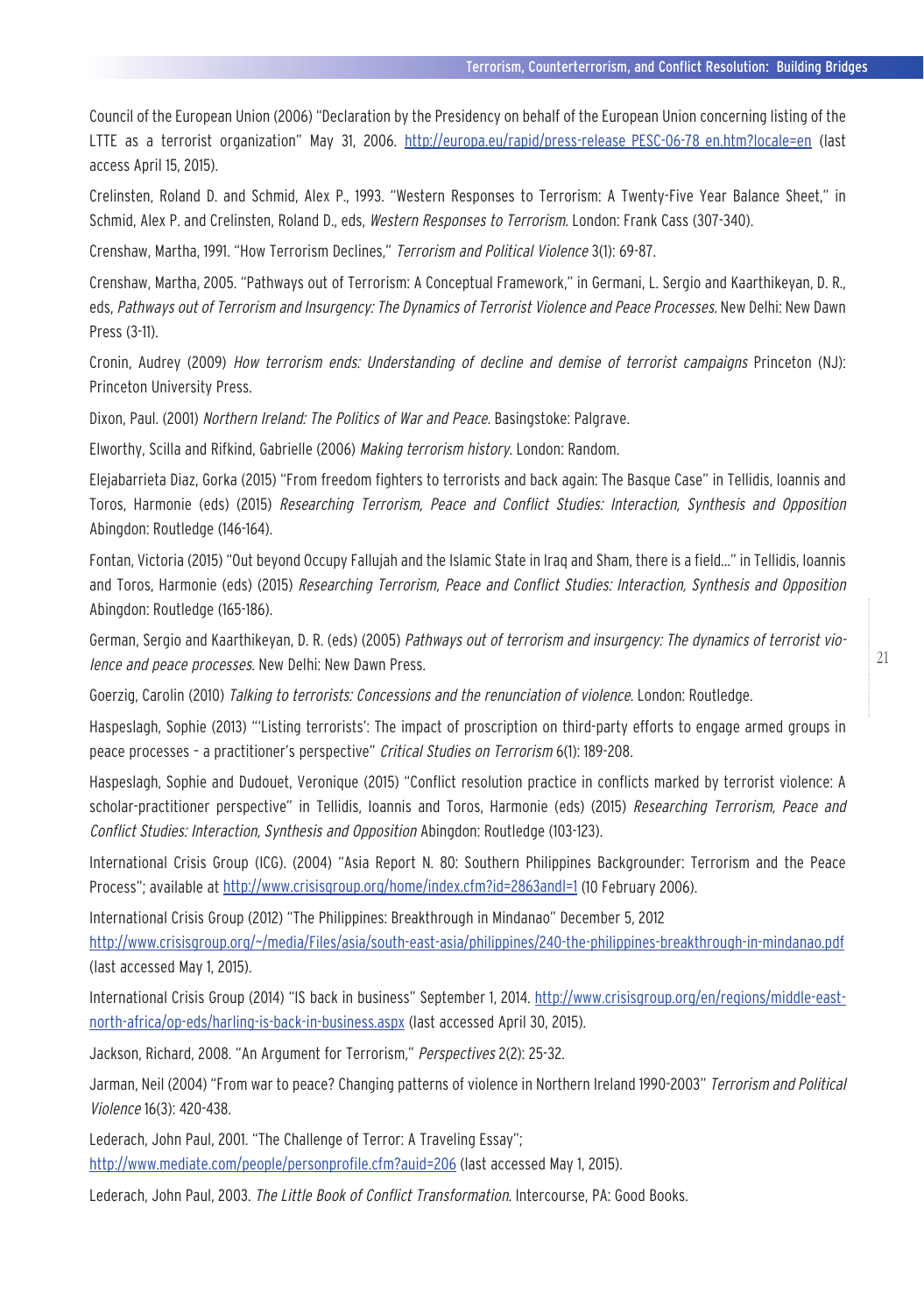Lewis, Jessica (2014) "Black flags over Fallujah: The comeback of al –Qaeda in Iraq) January 10, 2014. http://www.understandingwar.org/news/black-flags-over-fallujah-comeback-al-qaeda-iraq (last accessed April 30, 2015).

Mac Ginty, Roger (2006) No war, no peace: The rejuvenation of stalled peace processes Basingstoke: Palgrave.

Mac Ginty, Roger and Richmond, Oliver (2007) "Myth or reality: Opposing views of liberal peace and post-war reconstruction" Global Society 12(4): 491-497.

Mac Ginty, Roger and Richmond, Oliver (2013) "The local turn to peace building: A critical agenda for peace" Third World Quarterly 34(5): 763-783.

NATO (2006) "Comprehensive Political Guidance" 29 November 2006 http://www.nato.int/cps/en/natohq/official texts 56425.htm (last accessed May 1, 2015).

NATO (2010) "Strategic Concept for the defence and security of the Members of the North Atlantic Treaty Organisation" November 19, 2010 http://www.nato.int/cps/en/natohq/topics\_82705.htm (last accessed May 2, 2015).

NATO (2011) "Military Concept Defence Against Terroriwsm (MC 472)" January 4, 2011 http://www.nato.int/cps/en/natohq/topics\_69482.htm?selectedLocale=en (last accessed May 1, 2015).

NATO (2012a) "NATO's policy guidelines on counterterrorism" May 21, 2012 http://www.nato.int/cps/en/natohq/official\_texts\_87905.htm? (last accessed May 1, 2015).

NATO (2012b) "SPS key priorities" June 11, 2012 http://www.nato.int/cps/en/natolive/85291.htm (last accessed May 1, 2015).

NATO (2015) "Defence against terrorism - Programme of work (DAT POW)" April 9, 2015 http://www.nato.int/cps/en/natohg/topics\_50313.htm (last accessed May 1, 2015).

Neumann, Peter R., 2007. "Negotiating with Terrorists," Foreign Affairs 86(1): 128-139.

Ozerdem, Alpaslan (2015) "Disarmament, demobilization, and reintegration (DDR) of ex-combatants and development with a specific reference to the reintegration of the Taliban in Afghanistan" in Jackson, Paul (ed) *Handbook of international security* and development Cheltenham: Edward Elgar (442-456).

Pallaver, Gunther and Fasser, Manuel (2012) "Reconciliation following terrorism in South Tyrol: A successful story of peacemaking by consociational democracy and power-sharing" in Renner, Judith and Spencer, Alexander (eds), Reconciliation After Terrorism: Strategy, Possibility or Absurdity? Abingdon: Routledge (71-93).

Pape, Robert, 2003. "The Strategic Logic of Suicide Terrorism," American Political Science Review 97(3): 343-361.

Pape, Robert A., 2005. Dying to Win: The Strategic Logic of Suicide Terrorism. New York: Random House.

Parekh, Bhikhu, (2002) "Terrorism and intercultural dialogue" in Booth, Ken and Dunne, Tim (eds) Worlds in collision: Terror and the future of global order. Basingstoke: Palgrave (270-283).

Powell, Jonathan. (2008) Great Hatred, Little Room: Making Peace in Northern Ireland, London: The Bodley Head.

Powell, Jonathan (2014) Talking to terrorists: How to end armed conflicts London: Bodley Head.

Pruitt, Dean G. (2006) "Negotiation with Terrorists" International Negotiation 11(2): 371-394.

Ramsbotham, Oliver, Woodhouse, Tom and Miall, Hugh, (2011) Contemporary Conflict Resolution: The Prevention, Management and Transformation of Deadly Conflicts. Cambridge: Polity.

Renner, Judith and Spencer, Alexander (eds) (2012) Reconciliation after terrorism: Strategy, possibility or absurdity? Abingdon: Routledge.

Rogers, Paul, (2014) "Return to Fallujah as Malaki's sectarian line tears Iraq apart" January 10, 2014. http://theconversation.com/return-to-fallujah-as-malakis-sectarian-line-tears-iraq-apart-21820 (last accessed April 30, 3015).

Ross, Jeffrey and Gurr, Ted, 1989. "Why Terrorism Subsides?" Comparative Politics 21(4): 405-426.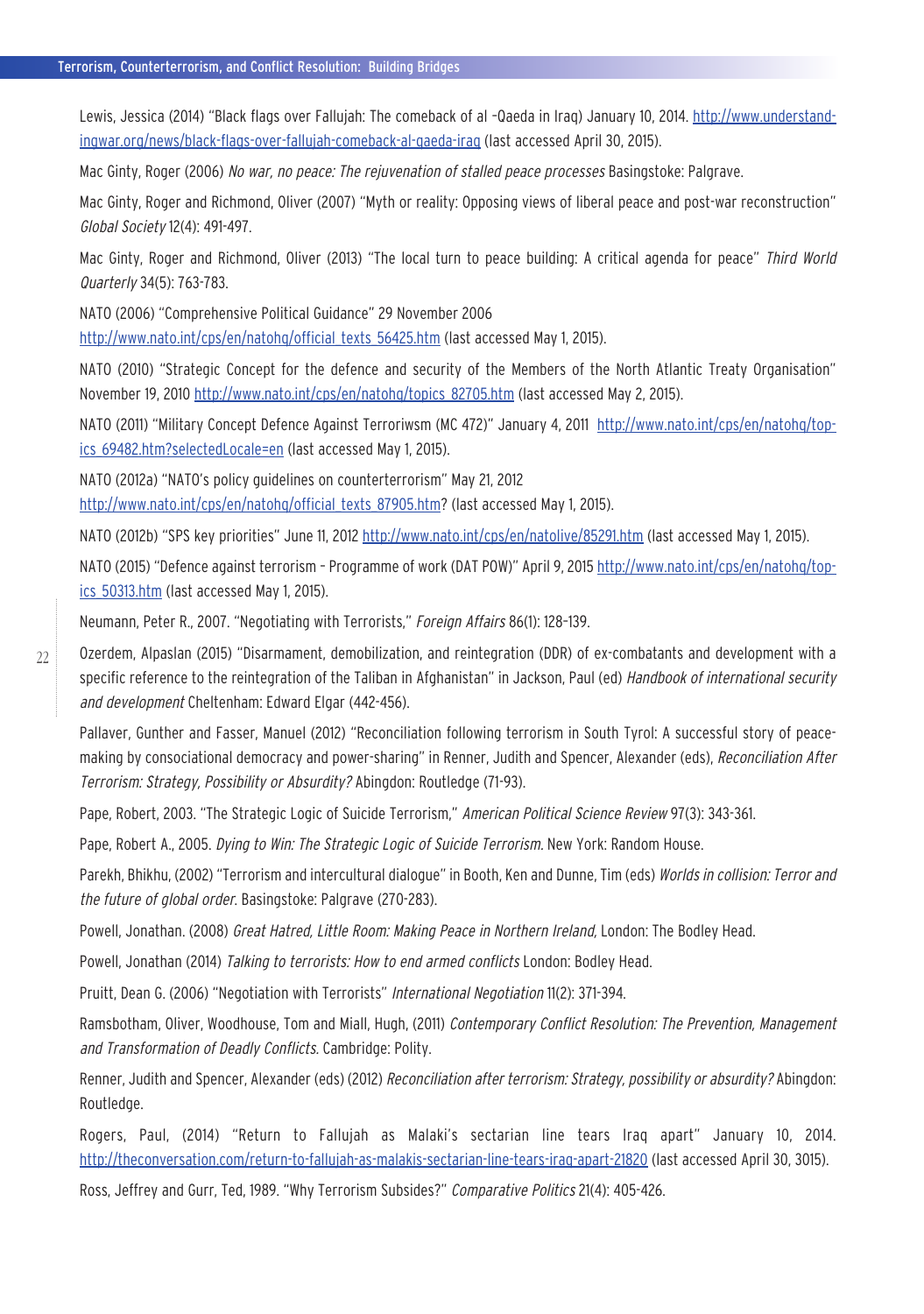SAM (Center for Strategic Research) (2014) "The role of diplomacy and soft power in combating terrorism: Concepts, fighting methods and case studies" http://sam.gov.tr/wp-content/uploads/2014/11/TMMM\_-Seminar-Report.pdf (last accessed May 1, 2014).

Schmid, Alex P. and Jongman, Albert J., 1988. Political Terrorism: A New Guide to Actors, Authors, Concepts, Databases, Theories and Literature. Amsterdam: North Holland Publishing Company.

Schmid, Alex P. and Jongman, Albert J., 2005. Political Terrorism: A New Guide to Actors, Authors, Concepts, Databases, Theories and Literature. Amsterdam: North Holland Publishing Company, 2nd Edition.

Spector, Bertram, (1998) "Deciding to negotiate with villains" Negotiation Journal 14(1) 43-59.

Spector, Bertram I (1999) "Negotiating with Villains," in Berton, Peter, Kimura, Hiroshi and Zartman, I William, eds, *International* Negotiation: Actors, Structure/Process, Values. New York: St. Martin's Press (309-334).

Spector, Bertram I., (2003) "Negotiating with Villains Revisited: Research Note," International Negotiation 8(3): 613-621.

Taylor, Peter (1998) The Provos: The IRA and Sinn Fein. London: Bloomsbury.

Tellidis, Ioannis and Toros, Harmonie (eds) (2015) Researching Terrorism, Peace and Conflict Studies: Interaction, Synthesis and Opposition Abingdon: Routledge.

Toros, Harmonie (2008) "'We Don't Negotiate with Terrorists!': Legitimacy and Complexity in Terrorist Conflicts," Security Dialogue 39(4): 407-426.

Toros, Harmonie (2012) Terrorism, Talking and Transformation: A Critical Approach Abingdon: Routledge.

Toros, Harmonie and Tellidis, Ioannis (eds) (2014) Terrorism, Peace and Conflict Studies: Investigating the Crossroad Abingdon: Routledge.

Wallensteen, Peter (2012) Understanding Conflict Resolution London: Sage.

Wardlaw, Grant, 1989. Political Terrorism: Theory, Tactics, and Counter-Measures. Cambridge: Cambridge University Press.

Weinberg, Leonard and Davis, Paul, 1989. Introduction to Political Terrorism. New York: McGraw-Hill.

Weinberg, Leonard & Pedahzur, Ami 2003. Political Parties and Terrorist Groups. London: Routledge.

Wilkinson, Paul, 2001. Terrorism Versus Democracy: The Liberal State Response. London: Frank Cass.

Zartman, I. William (1995) Collapsed states: The disintegration and restoration of legitimate authority Boulder (CO): Lynne Rienner.

Zartman, I. William (2003) "Negotiating with Terrorists," International Negotiation, 8(3): 443-450.